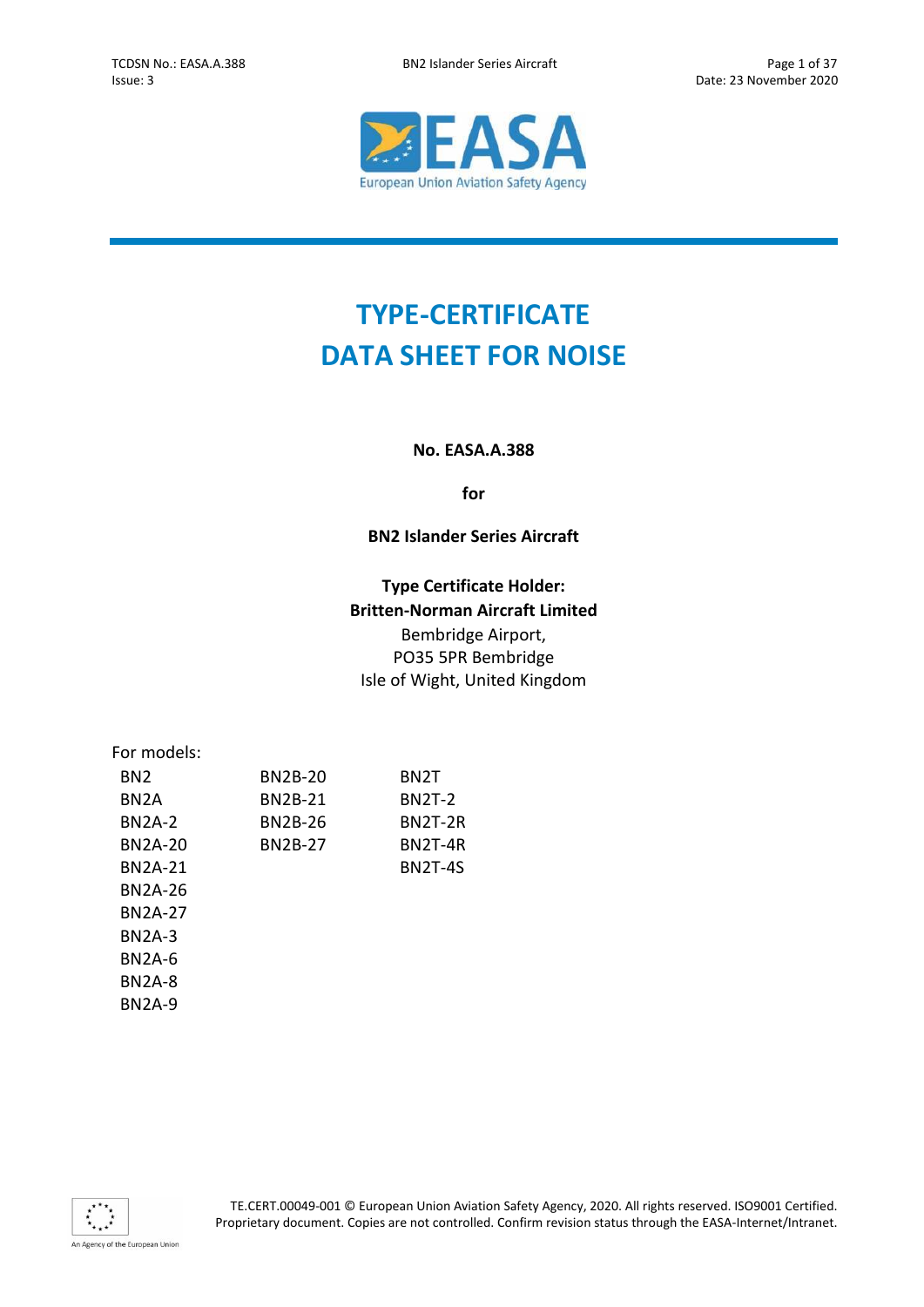# INTENTIONALLY LEFT BLANK

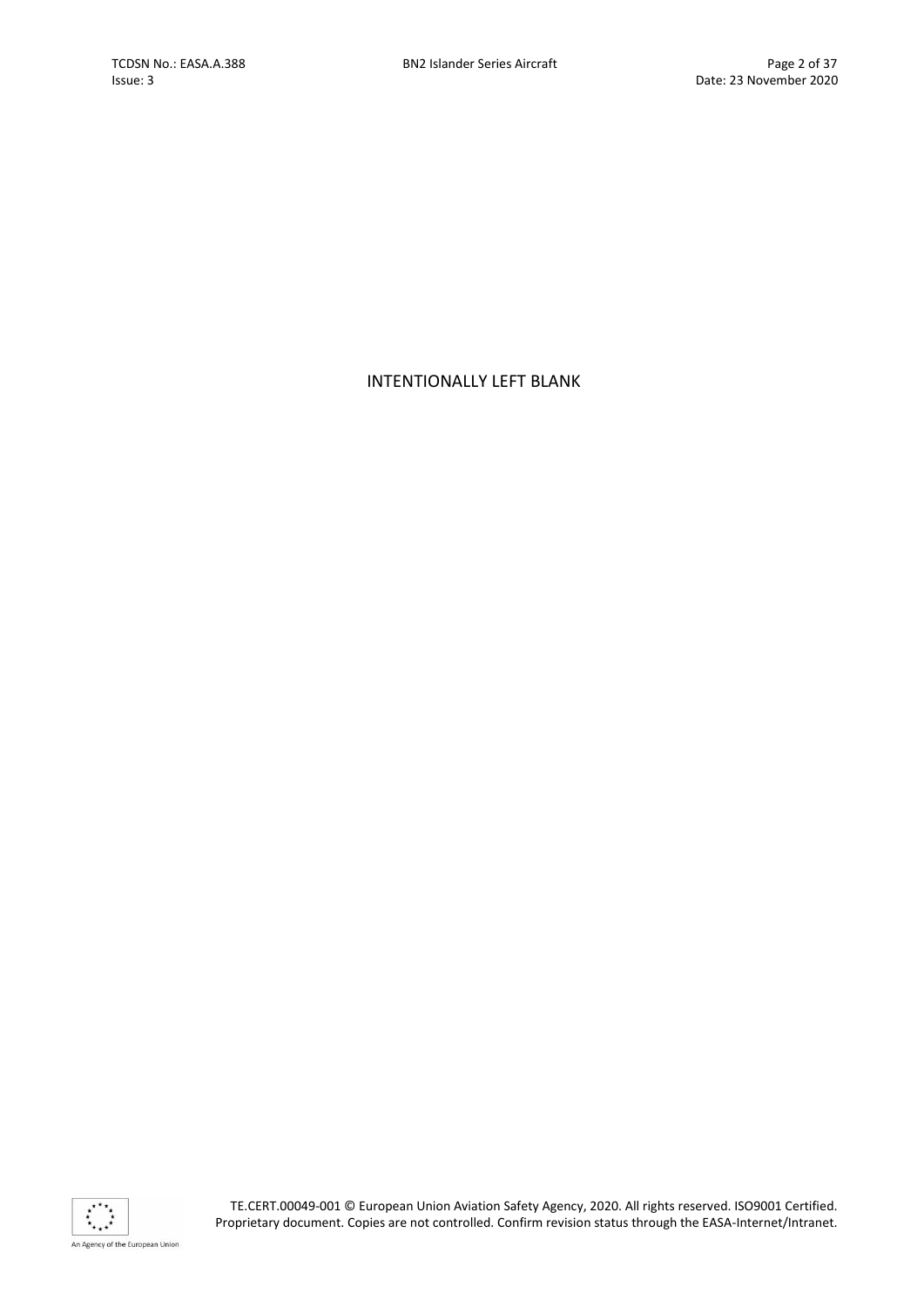| TCDSN No.: EASA.A.388<br>Issue: 3    |                                                |                                        | Page 3 of 37<br>Date: 23 November 2020 |
|--------------------------------------|------------------------------------------------|----------------------------------------|----------------------------------------|
| Type Certificate Holder <sup>1</sup> | <b>Britten-Norman Aircraft Limited</b>         | Aircraft Type Designation <sup>1</sup> | BN <sub>2</sub>                        |
| Engine Manufacturer <sup>1</sup>     | Lycoming                                       | Engine Type Designation <sup>1</sup>   | O-540-E4C5                             |
| <b>Noise Certification Basis</b>     | Edition / Amendment<br>ICAO Annex 16, Volume I | Chapter <sup>1</sup>                   |                                        |

| EASA<br>Propeller |                                   |                                         | Additional modifications essential to meet the                        | Maximum | Overflight dB(A) |       |             |
|-------------------|-----------------------------------|-----------------------------------------|-----------------------------------------------------------------------|---------|------------------|-------|-------------|
| Record No.        | Manufacturer <sup>1</sup>         | Propeller Type Designation <sup>1</sup> | requirements or needed to attain the certificated<br>noise levels $1$ |         | Level'           | Limit | See<br>Note |
| C10557            | Hartzell<br><b>Propeller Inc.</b> | HC-C2YK-<br>2(B)(C)(U)(F)/(F)(C)8477A-4 | <b>None</b>                                                           | 2,585   |                  |       |             |

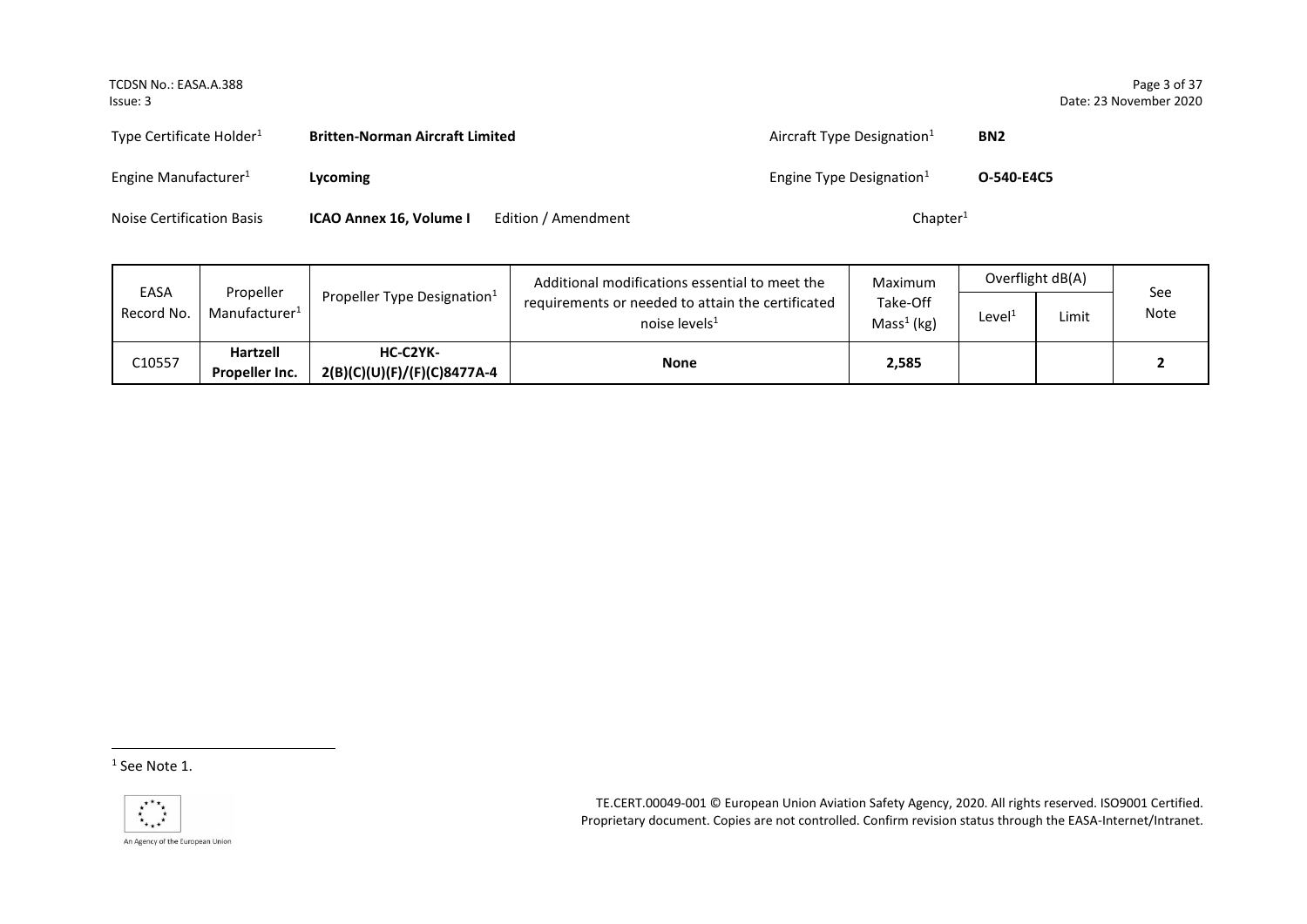| TCDSN No.: EASA.A.388<br>Issue: 3    |                                                |                                        | Page 4 of 37<br>Date: 23 November 2020 |
|--------------------------------------|------------------------------------------------|----------------------------------------|----------------------------------------|
| Type Certificate Holder <sup>1</sup> | <b>Britten-Norman Aircraft Limited</b>         | Aircraft Type Designation <sup>1</sup> | <b>BN2A</b>                            |
| Engine Manufacturer <sup>1</sup>     | Lycoming                                       | Engine Type Designation <sup>1</sup>   | O-540-E4C5                             |
| Noise Certification Basis            | Edition / Amendment<br>ICAO Annex 16, Volume I | Chapter <sup>1</sup>                   |                                        |

|            |                                                                                                                                                                           |                             | Additional modifications essential to meet the | Maximum            | Take-Off dB(A) |  | See<br>Note |
|------------|---------------------------------------------------------------------------------------------------------------------------------------------------------------------------|-----------------------------|------------------------------------------------|--------------------|----------------|--|-------------|
| Record No. | <b>EASA</b><br>Propeller<br>Propeller Type Designation <sup>1</sup><br>requirements or needed to attain the certificated<br>Manufacturer <sup>1</sup><br>noise levels $1$ |                             | Take-Off<br>Mass <sup>1</sup> (kg)             | Level <sup>1</sup> | Limit          |  |             |
| C10558     | Hartzell                                                                                                                                                                  | HC-C2YK-                    | <b>None</b>                                    | 2,722              |                |  |             |
|            | 2(B)(C)(U)(F)/(F)(C)8477A-4<br>Propeller Inc.                                                                                                                             |                             |                                                |                    |                |  |             |
| C10559     | Hartzell                                                                                                                                                                  | HC-C2YK-                    |                                                |                    |                |  |             |
|            | Propeller Inc.                                                                                                                                                            | 2(B)(C)(U)(F)/(F)(C)8477A-6 | <b>None</b>                                    | 2,722              |                |  |             |

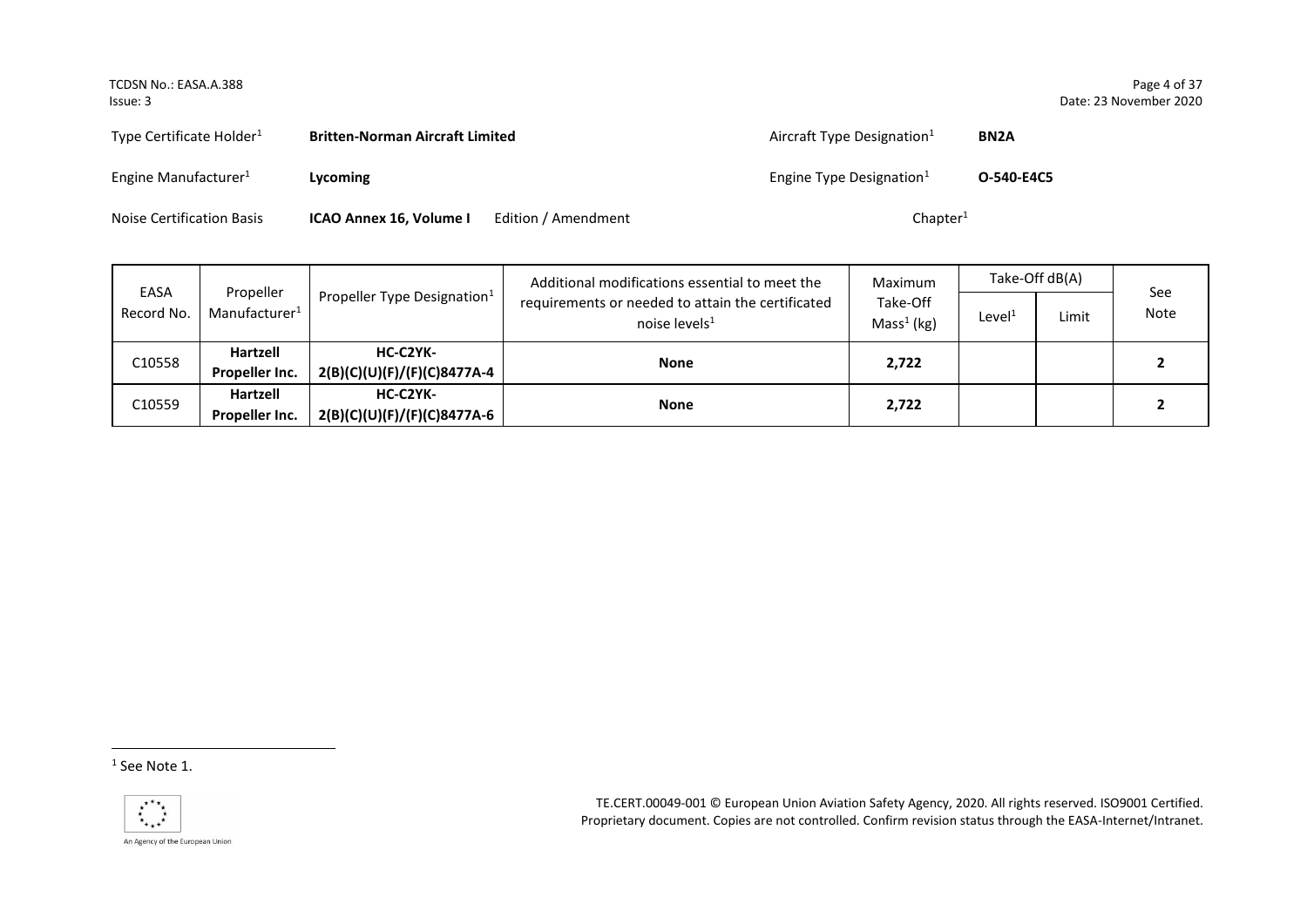| Type Certificate Holder <sup>1</sup><br><b>Britten-Norman Aircraft Limited</b> |                         | Aircraft Type Designation $1$ | <b>BN2A-2</b>                        |             |
|--------------------------------------------------------------------------------|-------------------------|-------------------------------|--------------------------------------|-------------|
| Engine Manufacturer <sup>1</sup>                                               | Lycoming                |                               | Engine Type Designation <sup>1</sup> | IO-540-K1B5 |
| Noise Certification Basis                                                      | ICAO Annex 16, Volume I | Edition / Amendment           | Chapter <sup>1</sup>                 | 6           |

|                    |                                                                                                                                                                     |                             | Additional modifications essential to meet the   | Maximum            | Overflight dB(A) |      | See<br>Note |
|--------------------|---------------------------------------------------------------------------------------------------------------------------------------------------------------------|-----------------------------|--------------------------------------------------|--------------------|------------------|------|-------------|
| EASA<br>Record No. | Propeller<br>Propeller Type Designation <sup>1</sup><br>requirements or needed to attain the certificated<br>Manufacturer <sup>1</sup><br>noise levels <sup>1</sup> |                             | Take-Off<br>$Mass1$ (kg)                         | Level <sup>1</sup> | Limit            |      |             |
| C466               | Hartzell                                                                                                                                                            | HC-C2YK-                    | NB/M/1090 (Highest power in the normal           | 2,858              | 75.8             | 80.0 |             |
|                    | Propeller Inc.                                                                                                                                                      | 2(B)(C)(U)(F)/(F)(C)8477A-4 | operating range set to 2500rpm at full throttle) |                    |                  |      |             |
|                    | Hartzell                                                                                                                                                            | HC-C2YK-                    | NB/M/1090 (Highest power in the normal           |                    | 75.3             | 80.0 |             |
| C468               | Propeller Inc.                                                                                                                                                      | 2(B)(C)(U)(F)/(F)(C)8477A-6 | operating range set to 2500rpm at full throttle) | 2,858              |                  |      |             |

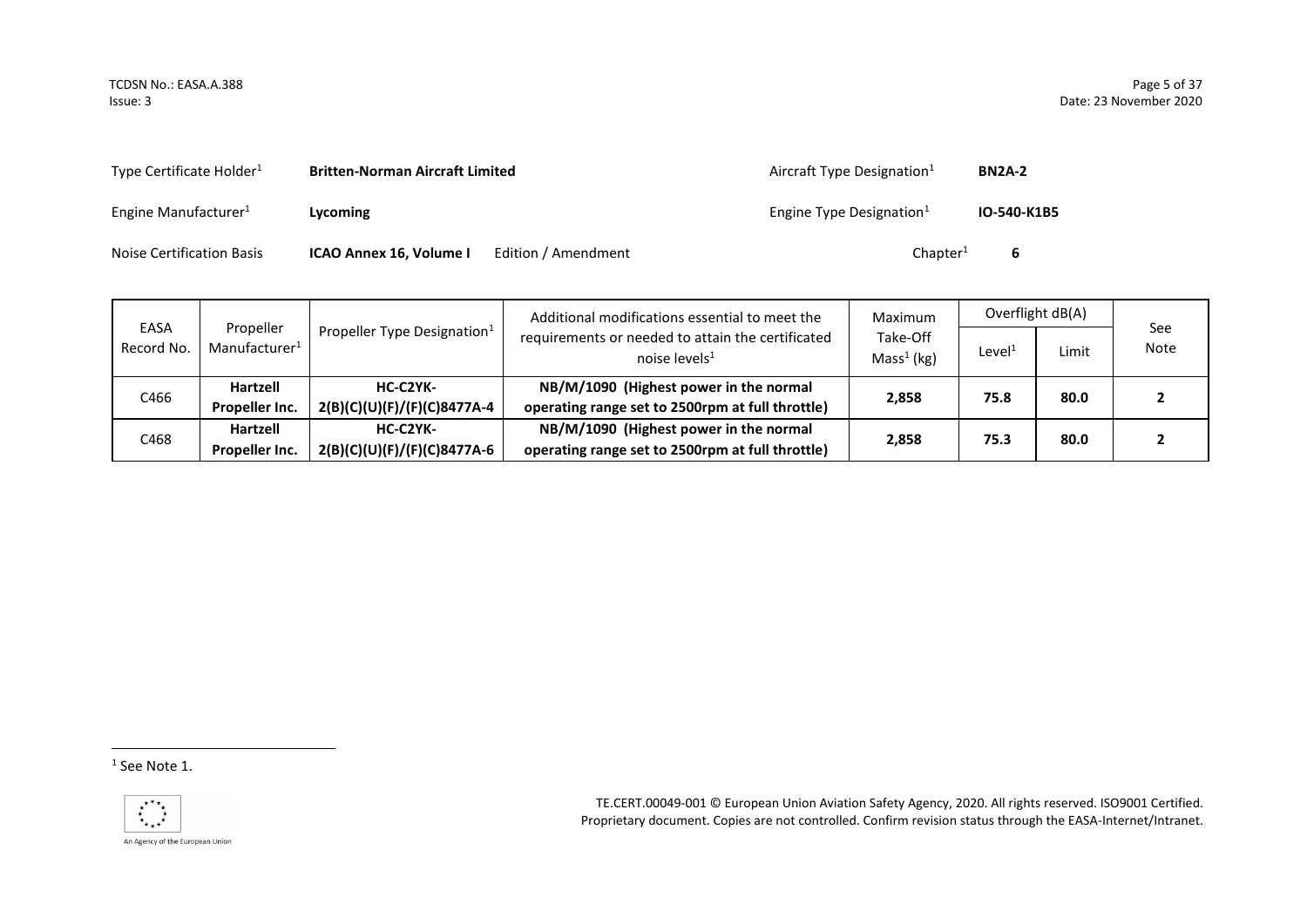| TCDSN No.: EASA.A.388<br>Issue: 3    |                                                |                                        | Page 6 of 37<br>Date: 23 November 2020 |
|--------------------------------------|------------------------------------------------|----------------------------------------|----------------------------------------|
| Type Certificate Holder <sup>1</sup> | <b>Britten-Norman Aircraft Limited</b>         | Aircraft Type Designation <sup>1</sup> | <b>BN2A-20</b>                         |
| Engine Manufacturer <sup>1</sup>     | Lycoming                                       | Engine Type Designation <sup>1</sup>   | IO-540-K1B5                            |
| <b>Noise Certification Basis</b>     | Edition / Amendment<br>ICAO Annex 16, Volume I | Chapter <sup>1</sup>                   | 6                                      |

| <b>EASA</b> |                                        |                                         | Additional modifications essential to meet the                                 | Maximum                            | Overflight dB(A)   |       |             |
|-------------|----------------------------------------|-----------------------------------------|--------------------------------------------------------------------------------|------------------------------------|--------------------|-------|-------------|
| Record No.  | Propeller<br>Manufacturer <sup>1</sup> | Propeller Type Designation <sup>1</sup> | requirements or needed to attain the certificated<br>noise levels <sup>1</sup> | Take-Off<br>Mass <sup>1</sup> (kg) | Level <sup>1</sup> | Limit | See<br>Note |
| C470        | Hartzell                               | HC-C2YK-                                | NB/M/1090 (Highest power in the normal                                         | 2,994                              | 76.7               | 80.0  |             |
|             | Propeller Inc.                         | 2(B)(C)(U)(F)/(F)(C)8477(A)-4           | operating range set to 2500rpm at full throttle)                               |                                    |                    |       |             |
| C472        | Hartzell                               | HC-C2YK-                                | NB/M/1090 (Highest power in the normal                                         | 2,994                              | 76.3               | 80.0  |             |
|             | Propeller Inc.                         | 2(B)(C)(U)(F)/(F)(C)8477(A)-6           | operating range set to 2500rpm at full throttle)                               |                                    |                    |       |             |

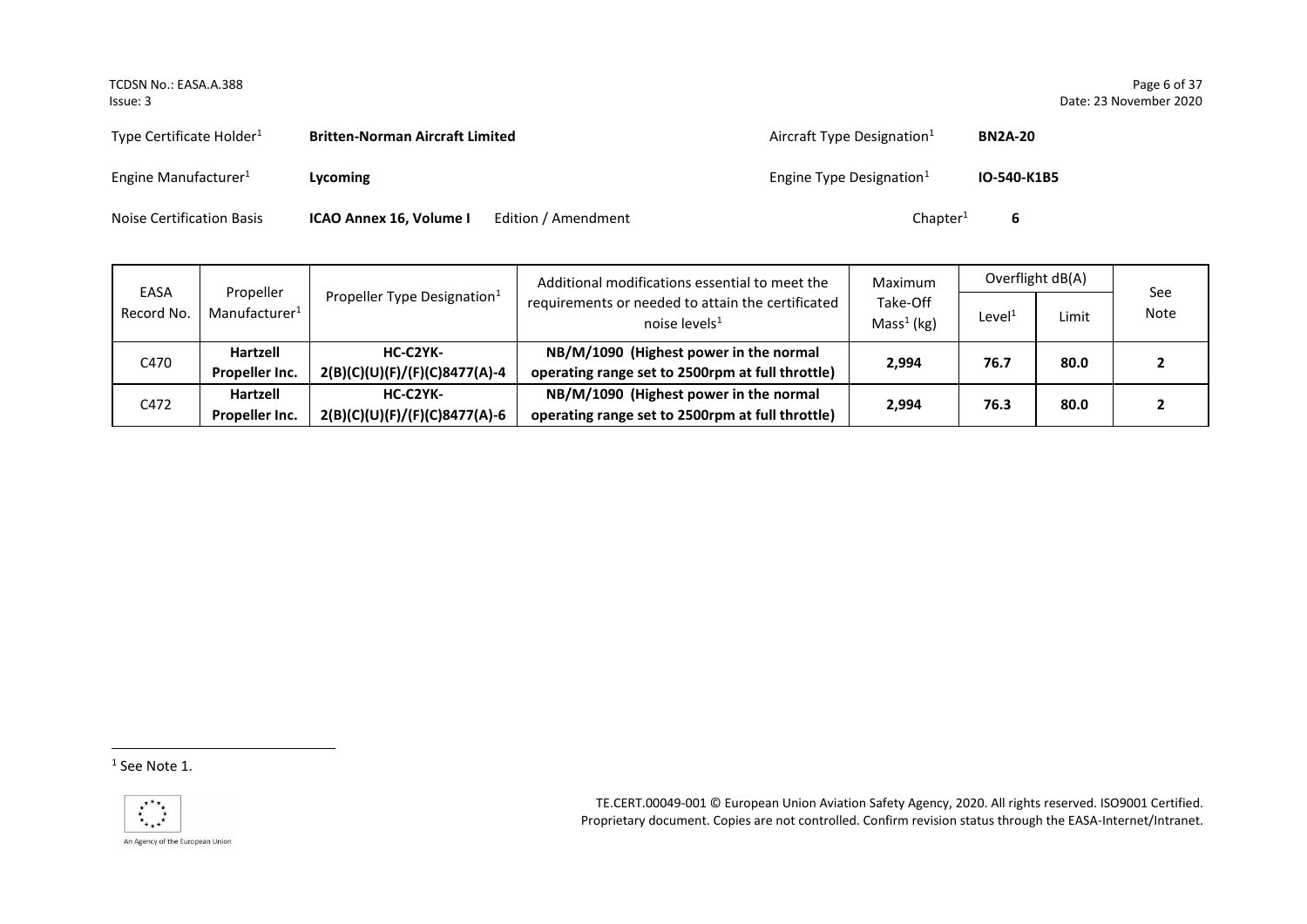| TCDSN No.: EASA.A.388<br>Issue: 3    |                                                |                                        | Page 7 of 37<br>Date: 23 November 2020 |
|--------------------------------------|------------------------------------------------|----------------------------------------|----------------------------------------|
| Type Certificate Holder <sup>1</sup> | <b>Britten-Norman Aircraft Limited</b>         | Aircraft Type Designation <sup>1</sup> | <b>BN2A-20</b>                         |
| Engine Manufacturer <sup>1</sup>     | Lycoming                                       | Engine Type Designation <sup>1</sup>   | IO-540-K1B5                            |
| Noise Certification Basis            | Edition / Amendment<br>ICAO Annex 16, Volume I | Chapter $1$                            |                                        |

| EASA<br>Propeller |                           |                                         | Additional modifications essential to meet the                                 | Maximum | Take-Off dB(A)     |       | See         |
|-------------------|---------------------------|-----------------------------------------|--------------------------------------------------------------------------------|---------|--------------------|-------|-------------|
| Record No.        | Manufacturer <sup>1</sup> | Propeller Type Designation <sup>1</sup> | requirements or needed to attain the certificated<br>noise levels <sup>1</sup> |         | Level <sup>1</sup> | Limit | <b>Note</b> |
| C10564            | Hartzell                  | HC-C2YK-                                |                                                                                | 2,994   |                    |       |             |
|                   | Propeller Inc.            | 2(B)(C)(U)(F)/(F)(C)8477(A)-4           | <b>None</b>                                                                    |         |                    |       |             |
|                   | Hartzell                  | HC-C2YK-                                |                                                                                | 2,994   |                    |       |             |
| C10565            | Propeller Inc.            | 2(B)(C)(U)(F)/(F)(C)8477(A)-6           | <b>None</b>                                                                    |         |                    |       |             |

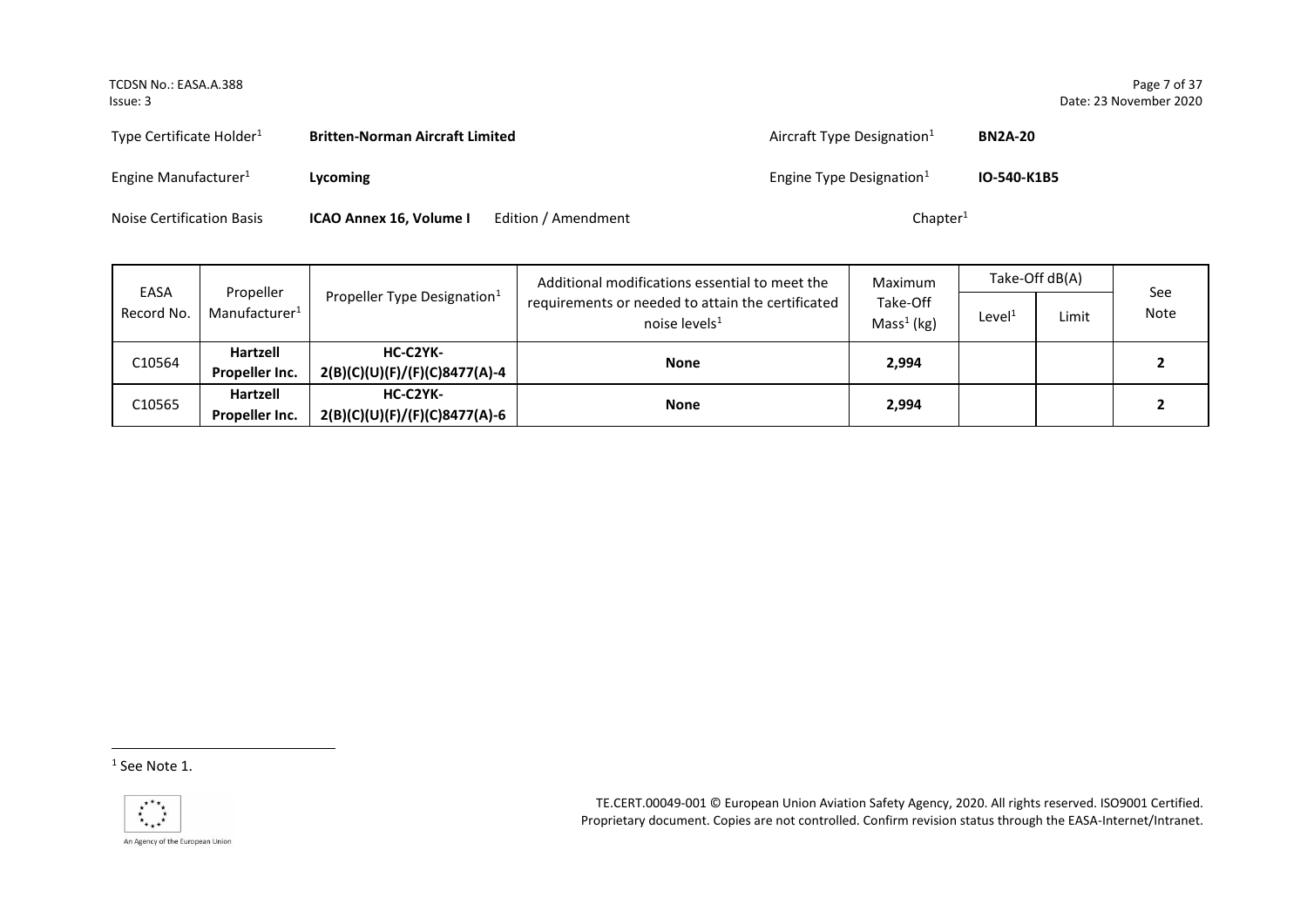| TCDSN No.: EASA.A.388<br>Issue: 3    |                                                |                                        | Page 8 of 37<br>Date: 23 November 2020 |
|--------------------------------------|------------------------------------------------|----------------------------------------|----------------------------------------|
| Type Certificate Holder <sup>1</sup> | <b>Britten-Norman Aircraft Limited</b>         | Aircraft Type Designation <sup>1</sup> | <b>BN2A-21</b>                         |
| Engine Manufacturer <sup>1</sup>     | Lycoming                                       | Engine Type Designation <sup>1</sup>   | IO-540-K1B5                            |
| Noise Certification Basis            | Edition / Amendment<br>ICAO Annex 16, Volume I | Chapter <sup>1</sup>                   | 6                                      |

|                    |                                        |                                         | Additional modifications essential to meet the                                 | Maximum                            | Overflight dB(A)   |       |             |
|--------------------|----------------------------------------|-----------------------------------------|--------------------------------------------------------------------------------|------------------------------------|--------------------|-------|-------------|
| EASA<br>Record No. | Propeller<br>Manufacturer <sup>1</sup> | Propeller Type Designation <sup>1</sup> | requirements or needed to attain the<br>certificated noise levels <sup>1</sup> | Take-Off<br>Mass <sup>1</sup> (kg) | Level <sup>1</sup> | Limit | See<br>Note |
| C471               | Hartzell                               | HC-C2YK-                                | NB/M/1090 (Highest power in the normal                                         |                                    | 76.7               | 80.0  |             |
|                    | Propeller Inc.                         | 2(B)(C)(U)(F)/(F)(C)8477(A)-4           | operating range set to 2500rpm at full throttle)                               | 2,994                              |                    |       |             |
|                    | <b>Hartzell</b>                        | HC-C2YK-                                | NB/M/1090 (Highest power in the normal                                         | 2,994                              | 76.3               | 80.0  |             |
| C473               | Propeller Inc.                         | 2(B)(C)(U)(F)/(F)(C)8477(A)-6           | operating range set to 2500rpm at full throttle)                               |                                    |                    |       |             |

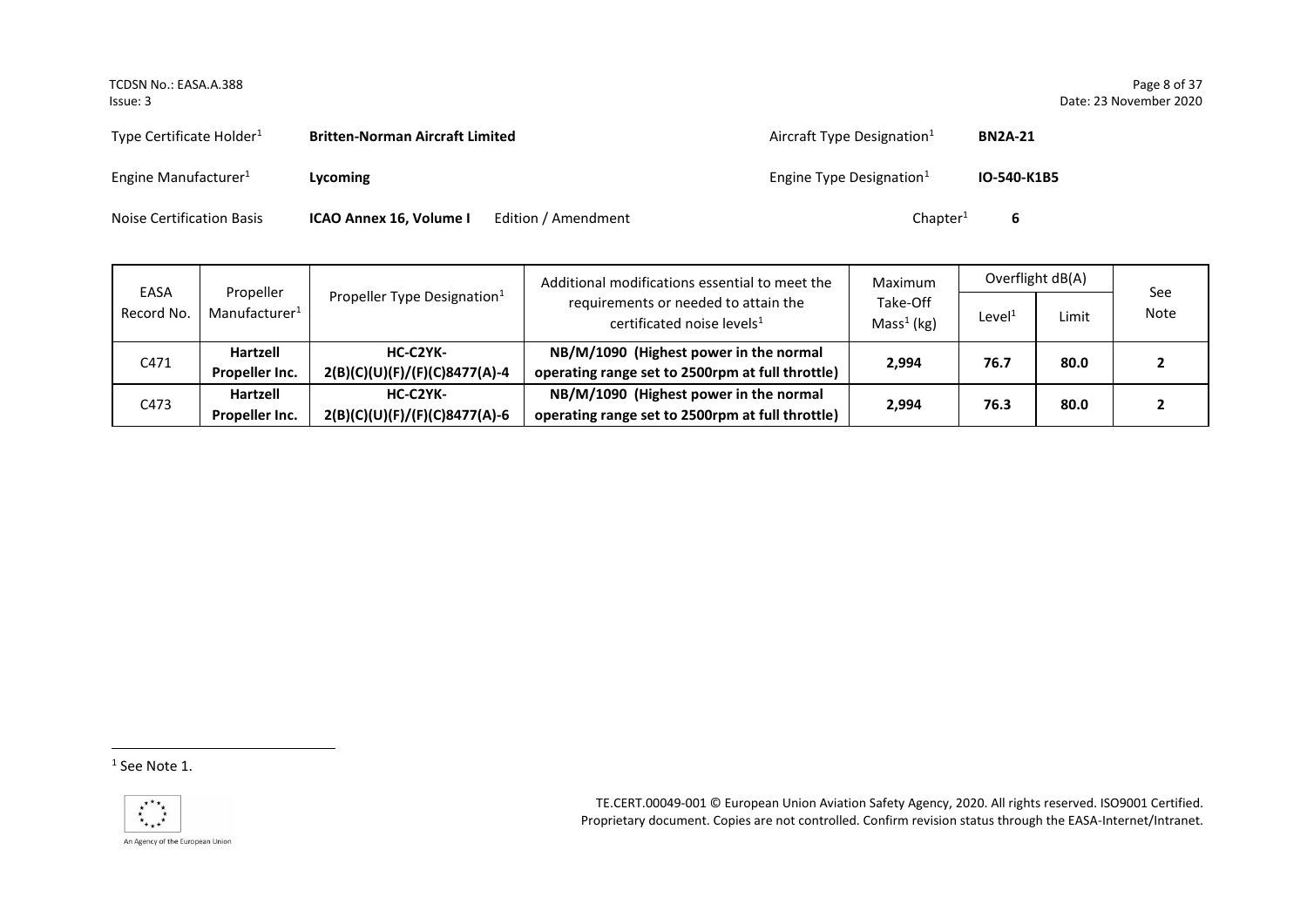| TCDSN No.: EASA.A.388<br>Issue: 3    |                                                |                                        | Page 9 of 37<br>Date: 23 November 2020 |
|--------------------------------------|------------------------------------------------|----------------------------------------|----------------------------------------|
| Type Certificate Holder <sup>1</sup> | <b>Britten-Norman Aircraft Limited</b>         | Aircraft Type Designation <sup>1</sup> | <b>BN2A-21</b>                         |
| Engine Manufacturer <sup>1</sup>     | Lycoming                                       | Engine Type Designation <sup>1</sup>   | IO-540-K1B5                            |
| Noise Certification Basis            | Edition / Amendment<br>ICAO Annex 16, Volume I | Chapter $1$                            |                                        |

| EASA<br>Propeller |                           |                                         | Additional modifications essential to meet the                                 | Maximum | Take-Off dB(A)     |       | See  |
|-------------------|---------------------------|-----------------------------------------|--------------------------------------------------------------------------------|---------|--------------------|-------|------|
| Record No.        | Manufacturer <sup>1</sup> | Propeller Type Designation <sup>1</sup> | requirements or needed to attain the certificated<br>noise levels <sup>1</sup> |         | Level <sup>1</sup> | Limit | Note |
| C10566            | Hartzell                  | HC-C2YK-                                |                                                                                | 2,994   |                    |       |      |
|                   | Propeller Inc.            | 2(B)(C)(U)(F)/(F)(C)8477(A)-4           | <b>None</b>                                                                    |         |                    |       |      |
| C10567            | Hartzell                  | HC-C2YK-                                |                                                                                | 2,994   |                    |       |      |
|                   | Propeller Inc.            | 2(B)(C)(U)(F)/(F)(C)8477(A)-6           | <b>None</b>                                                                    |         |                    |       |      |

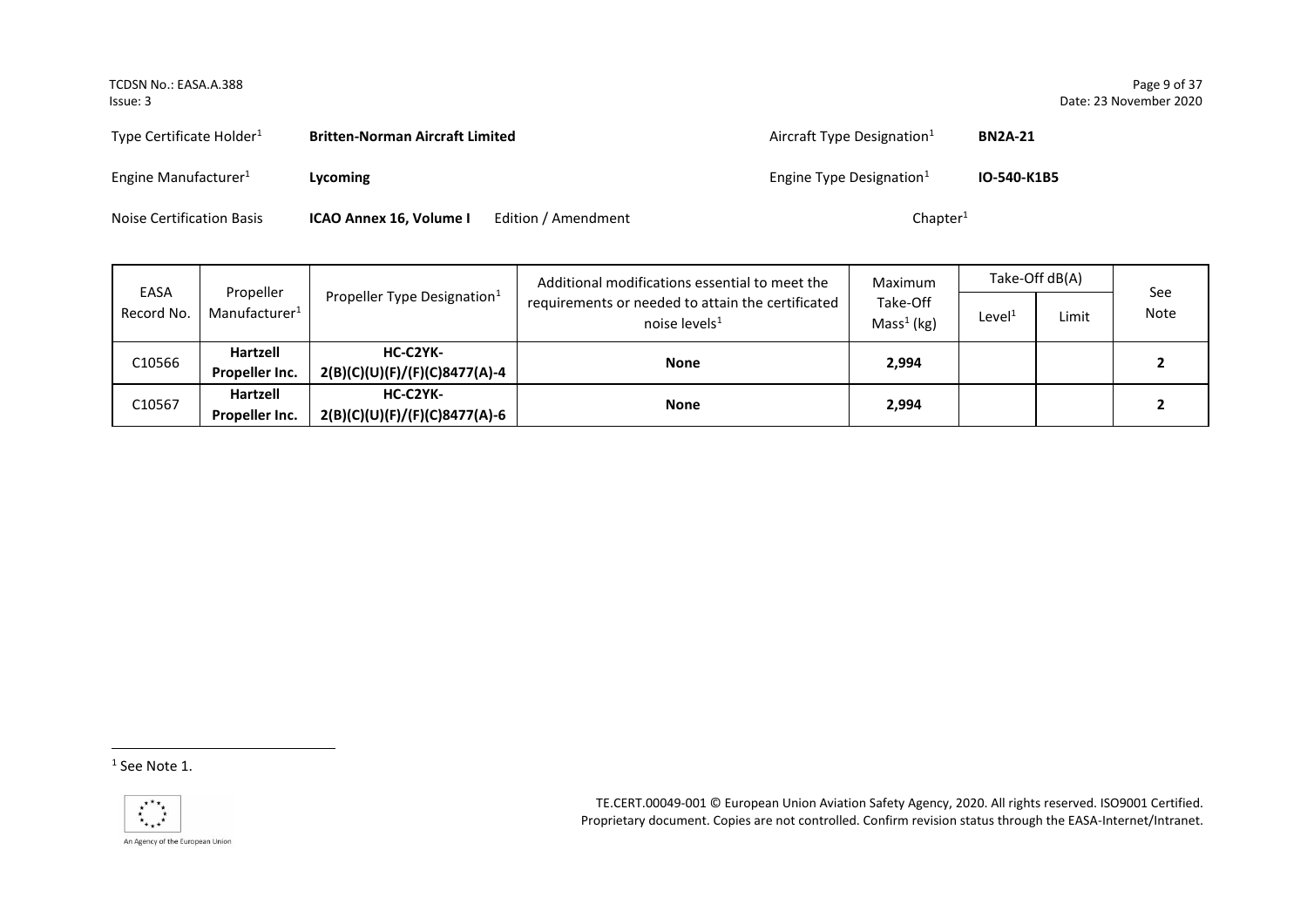| TCDSN No.: EASA.A.388<br>Issue: 3    |                                                |                                        | Page 10 of 37<br>Date: 23 November 2020 |
|--------------------------------------|------------------------------------------------|----------------------------------------|-----------------------------------------|
| Type Certificate Holder <sup>1</sup> | <b>Britten-Norman Aircraft Limited</b>         | Aircraft Type Designation <sup>1</sup> | <b>BN2A-26</b>                          |
| Engine Manufacturer <sup>1</sup>     | Lycoming                                       | Engine Type Designation <sup>1</sup>   | O-540-E4C5                              |
| <b>Noise Certification Basis</b>     | Edition / Amendment<br>ICAO Annex 16, Volume I | Chapter <sup>1</sup>                   | 6                                       |

| EASA<br>Propeller |                           |                                         | Additional modifications essential to meet the                                 | Maximum                            | Overflight dB(A)   |       | See  |
|-------------------|---------------------------|-----------------------------------------|--------------------------------------------------------------------------------|------------------------------------|--------------------|-------|------|
| Record No.        | Manufacturer <sup>1</sup> | Propeller Type Designation <sup>1</sup> | requirements or needed to attain the<br>certificated noise levels <sup>1</sup> | Take-Off<br>Mass <sup>1</sup> (kg) | Level <sup>1</sup> | Limit | Note |
| C474              | Hartzell                  | HC-C2YK-                                | NB/M/1090 (Highest power in the normal                                         |                                    | 76.6               | 80.0  |      |
|                   | Propeller Inc.            | 2(B)(C)(U)(F)/(F)(C)8477(A)-4           | operating range set to 2500rpm at full throttle)                               | 2,994                              |                    |       |      |
|                   | Hartzell                  | HC-C2YK-                                | NB/M/1090 (Highest power in the normal                                         | 2,994                              | 75.2               | 80.0  |      |
| C488              | Propeller Inc.            | 2(B)(C)(U)(F)/(F)(C)8477(A)-6           | operating range set to 2500rpm at full throttle)                               |                                    |                    |       |      |

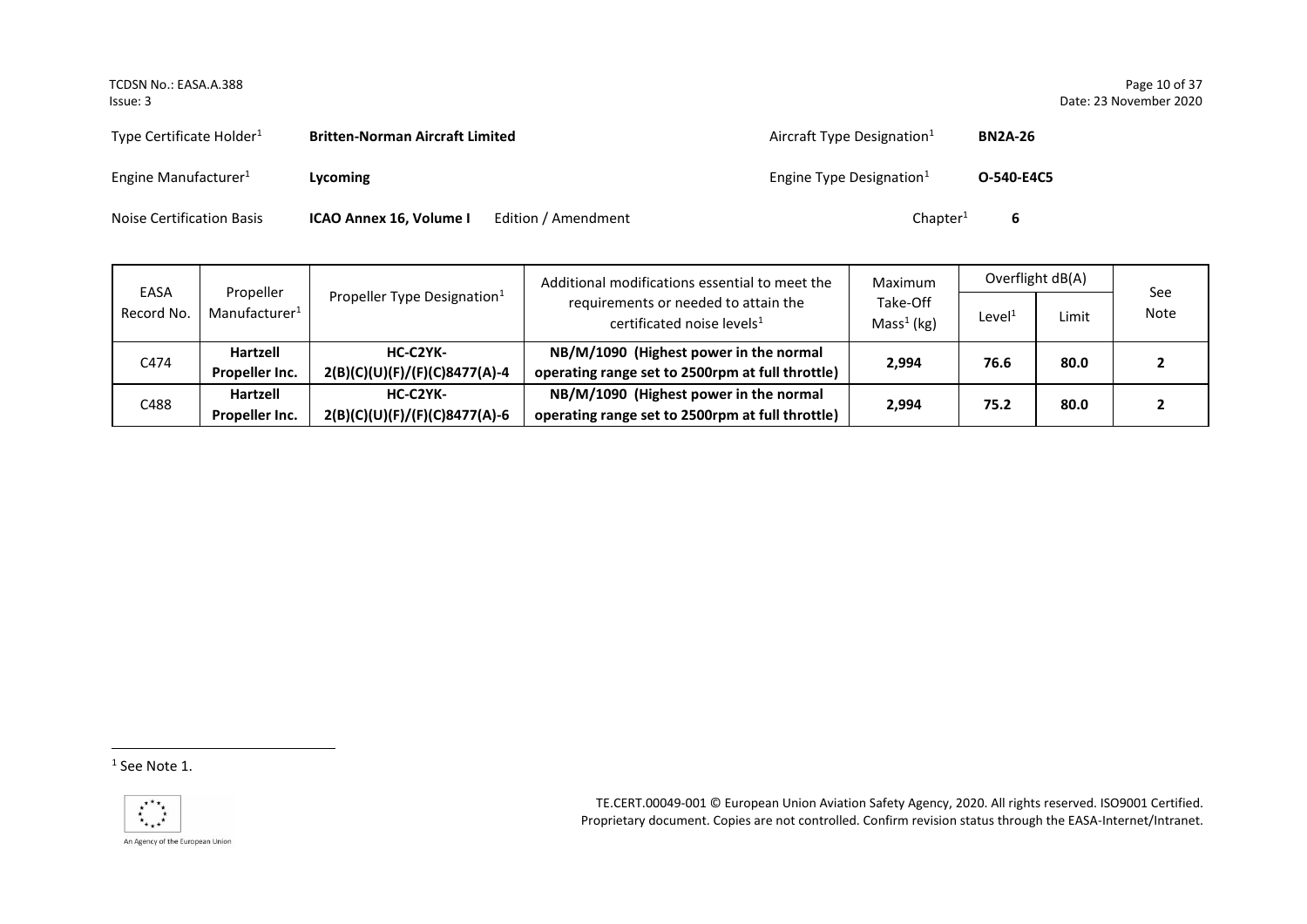| TCDSN No.: EASA.A.388<br>Issue: 3    |                                                |                                        | Page 11 of 37<br>Date: 23 November 2020 |
|--------------------------------------|------------------------------------------------|----------------------------------------|-----------------------------------------|
| Type Certificate Holder <sup>1</sup> | <b>Britten-Norman Aircraft Limited</b>         | Aircraft Type Designation <sup>1</sup> | <b>BN2A-26</b>                          |
| Engine Manufacturer <sup>1</sup>     | Lycoming                                       | Engine Type Designation <sup>1</sup>   | O-540-E4C5                              |
| Noise Certification Basis            | Edition / Amendment<br>ICAO Annex 16, Volume I | Chapter $1$                            |                                         |

| <b>EASA</b><br>Propeller |                           |                                         | Additional modifications essential to meet the                        | <b>Maximum</b>                     | Take-Off dB(A)     |       | See  |
|--------------------------|---------------------------|-----------------------------------------|-----------------------------------------------------------------------|------------------------------------|--------------------|-------|------|
| Record No.               | Manufacturer <sup>1</sup> | Propeller Type Designation <sup>1</sup> | requirements or needed to attain the certificated<br>noise levels $1$ | Take-Off<br>Mass <sup>1</sup> (kg) | Level <sup>1</sup> | Limit | Note |
| C10568                   | Hartzell                  | HC-C2YK-                                |                                                                       | 2,994                              |                    |       |      |
|                          | Propeller Inc.            | 2(B)(C)(U)(F)/(F)(C)8477(A)-4           | <b>None</b>                                                           |                                    |                    |       |      |
| C10569                   | Hartzell                  | HC-C2YK-                                | <b>None</b>                                                           | 2,994                              |                    |       |      |
|                          | Propeller Inc.            | 2(B)(C)(U)(F)/(F)(C)8477(A)-6           |                                                                       |                                    |                    |       |      |

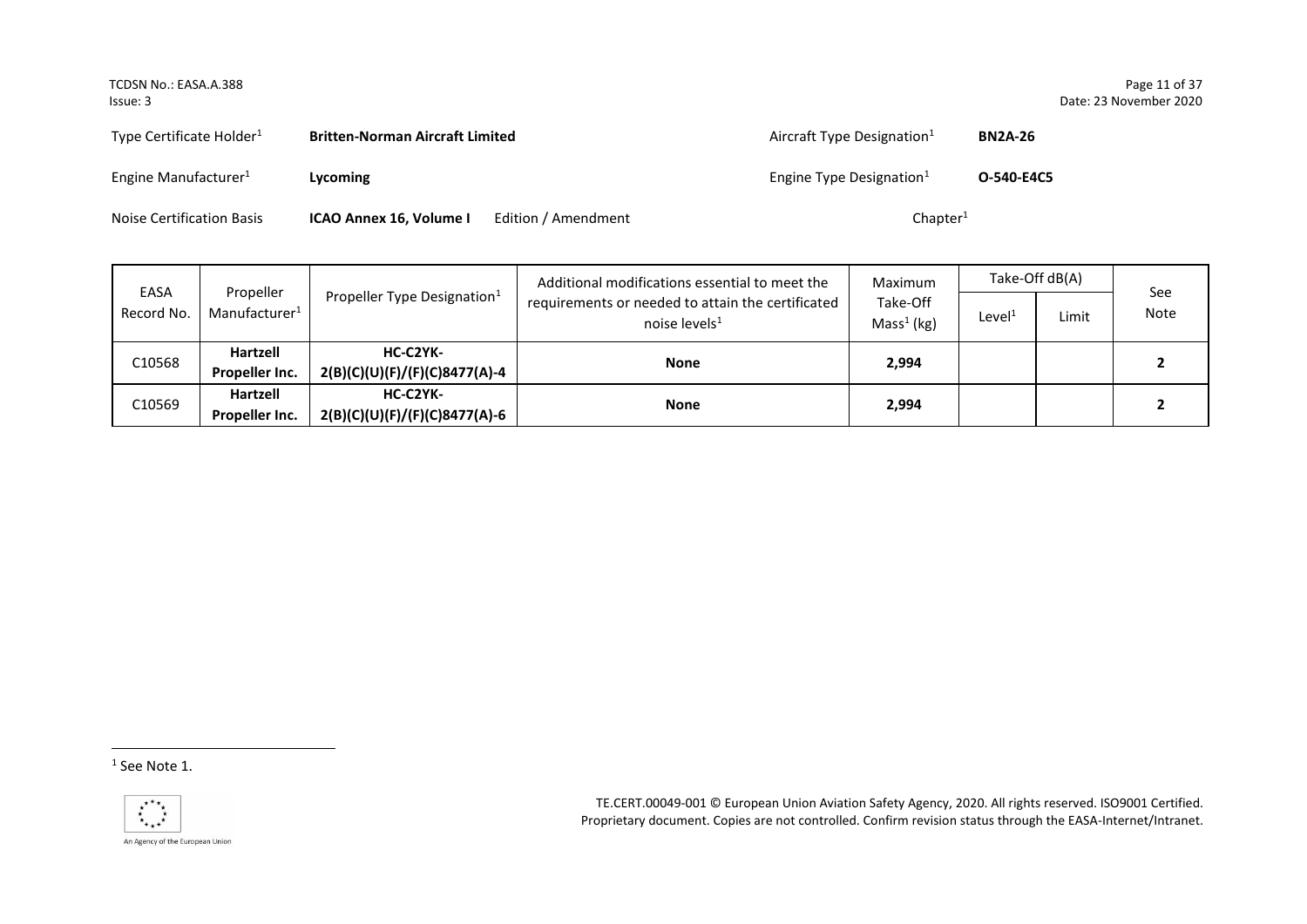| TCDSN No.: EASA.A.388<br>Issue: 3    |                                                |                                        | Page 12 of 37<br>Date: 23 November 2020 |
|--------------------------------------|------------------------------------------------|----------------------------------------|-----------------------------------------|
| Type Certificate Holder <sup>1</sup> | <b>Britten-Norman Aircraft Limited</b>         | Aircraft Type Designation <sup>1</sup> | <b>BN2A-27</b>                          |
| Engine Manufacturer <sup>1</sup>     | Lycoming                                       | Engine Type Designation <sup>1</sup>   | O-540-E4C5                              |
| Noise Certification Basis            | Edition / Amendment<br>ICAO Annex 16, Volume I | Chapter <sup>1</sup>                   | 6                                       |

| <b>EASA</b> |                                        |                                         | Additional modifications essential to meet the                                 | Maximum                            | Overflight dB(A)   |       |             |
|-------------|----------------------------------------|-----------------------------------------|--------------------------------------------------------------------------------|------------------------------------|--------------------|-------|-------------|
| Record No.  | Propeller<br>Manufacturer <sup>1</sup> | Propeller Type Designation <sup>1</sup> | requirements or needed to attain the certificated<br>noise levels <sup>1</sup> | Take-Off<br>Mass <sup>1</sup> (kg) | Level <sup>1</sup> | Limit | See<br>Note |
| C475        | Hartzell                               | HC-C2YK-                                | NB/M/1090 (Highest power in the normal                                         | 2,994                              | 76.6               | 80.0  |             |
|             | Propeller Inc.                         | 2(B)(C)(U)(F)/(F)(C)8477(A)-4           | operating range set to 2500rpm at full throttle)                               |                                    |                    |       |             |
|             | Hartzell                               | HC-C2YK-                                | NB/M/1090 (Highest power in the normal                                         | 2,994                              | 75.2               | 80.0  |             |
| C489        | Propeller Inc.                         | $2(B)(C)(U)(F)/(F)(C)8477(A)-6$         | operating range set to 2500rpm at full throttle)                               |                                    |                    |       |             |

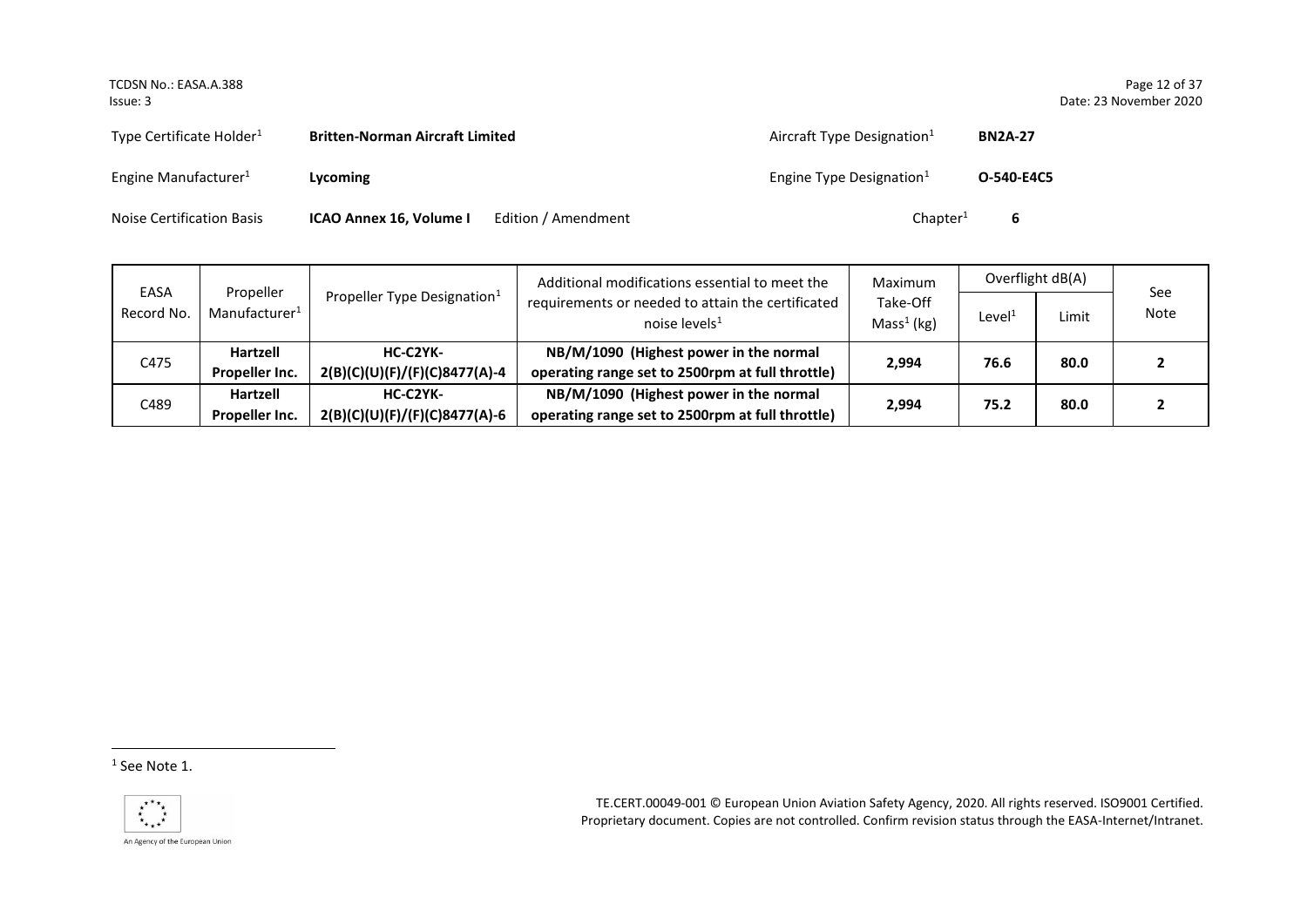| TCDSN No.: EASA.A.388<br>Issue: 3    |                                                |                                        | Page 13 of 37<br>Date: 23 November 2020 |
|--------------------------------------|------------------------------------------------|----------------------------------------|-----------------------------------------|
| Type Certificate Holder <sup>1</sup> | <b>Britten-Norman Aircraft Limited</b>         | Aircraft Type Designation <sup>1</sup> | <b>BN2A-27</b>                          |
| Engine Manufacturer <sup>1</sup>     | Lycoming                                       | Engine Type Designation $1$            | O-540-E4C5                              |
| Noise Certification Basis            | Edition / Amendment<br>ICAO Annex 16, Volume I | Chapter <sup>1</sup>                   |                                         |

| EASA<br>Propeller |                           |                                         | Additional modifications essential to meet the                        | Maximum                            | Take-Off dB(A)     |       | See  |
|-------------------|---------------------------|-----------------------------------------|-----------------------------------------------------------------------|------------------------------------|--------------------|-------|------|
| Record No.        | Manufacturer <sup>1</sup> | Propeller Type Designation <sup>1</sup> | requirements or needed to attain the certificated<br>noise levels $1$ | Take-Off<br>Mass <sup>1</sup> (kg) | Level <sup>1</sup> | Limit | Note |
| C10570            | Hartzell                  | HC-C2YK-                                |                                                                       | 2,994                              |                    |       |      |
|                   | Propeller Inc.            | 2(B)(C)(U)(F)/(F)(C)8477(A)-4           | <b>None</b>                                                           |                                    |                    |       |      |
| C10571            | Hartzell                  | HC-C2YK-                                |                                                                       | 2,994                              |                    |       |      |
|                   | Propeller Inc.            | 2(B)(C)(U)(F)/(F)(C)8477(A)-6           | <b>None</b>                                                           |                                    |                    |       |      |

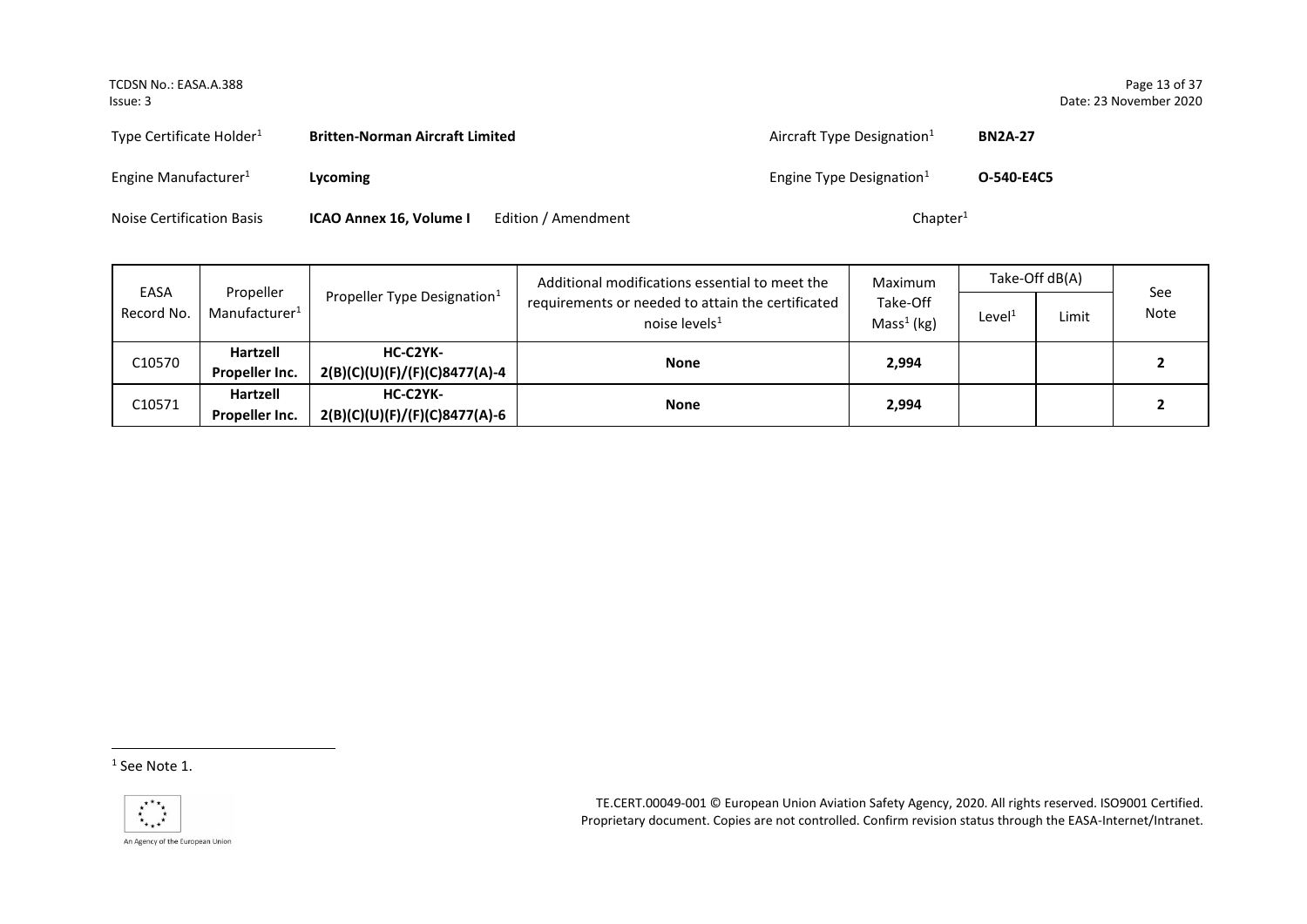| TCDSN No.: EASA.A.388<br>Issue: 3    |                                                |                                        | Page 14 of 37<br>Date: 23 November 2020 |
|--------------------------------------|------------------------------------------------|----------------------------------------|-----------------------------------------|
| Type Certificate Holder <sup>1</sup> | <b>Britten-Norman Aircraft Limited</b>         | Aircraft Type Designation <sup>1</sup> | <b>BN2A-3</b>                           |
| Engine Manufacturer <sup>1</sup>     | Lycoming                                       | Engine Type Designation <sup>1</sup>   | IO-540-K1B5                             |
| <b>Noise Certification Basis</b>     | Edition / Amendment<br>ICAO Annex 16, Volume I | Chapter <sup>1</sup>                   | 6                                       |

| EASA       | Propeller                 |                                         | Additional modifications essential to meet the                                 | Maximum                            | Overflight dB(A)   |       | See  |
|------------|---------------------------|-----------------------------------------|--------------------------------------------------------------------------------|------------------------------------|--------------------|-------|------|
| Record No. | Manufacturer <sup>1</sup> | Propeller Type Designation <sup>1</sup> | requirements or needed to attain the certificated<br>noise levels <sup>1</sup> | Take-Off<br>Mass <sup>1</sup> (kg) | Level <sup>1</sup> | Limit | Note |
| C467       | Hartzell                  | HC-C2YK-                                | NB/M/1090 (Highest power in the normal                                         | 2,858                              | 75.8               | 80.0  |      |
|            | Propeller Inc.            | 2(B)(C)(U)(F)/(F)(C)8477A-4             | operating range set to 2500rpm at full throttle)                               |                                    |                    |       |      |
| C469       | Hartzell                  | HC-C2YK-                                | NB/M/1090 (Highest power in the normal                                         | 2,858                              | 75.3               | 80.0  |      |
|            | Propeller Inc.            | 2(B)(C)(U)(F)/(F)(C)8477A-6             | operating range set to 2500rpm at full throttle)                               |                                    |                    |       |      |

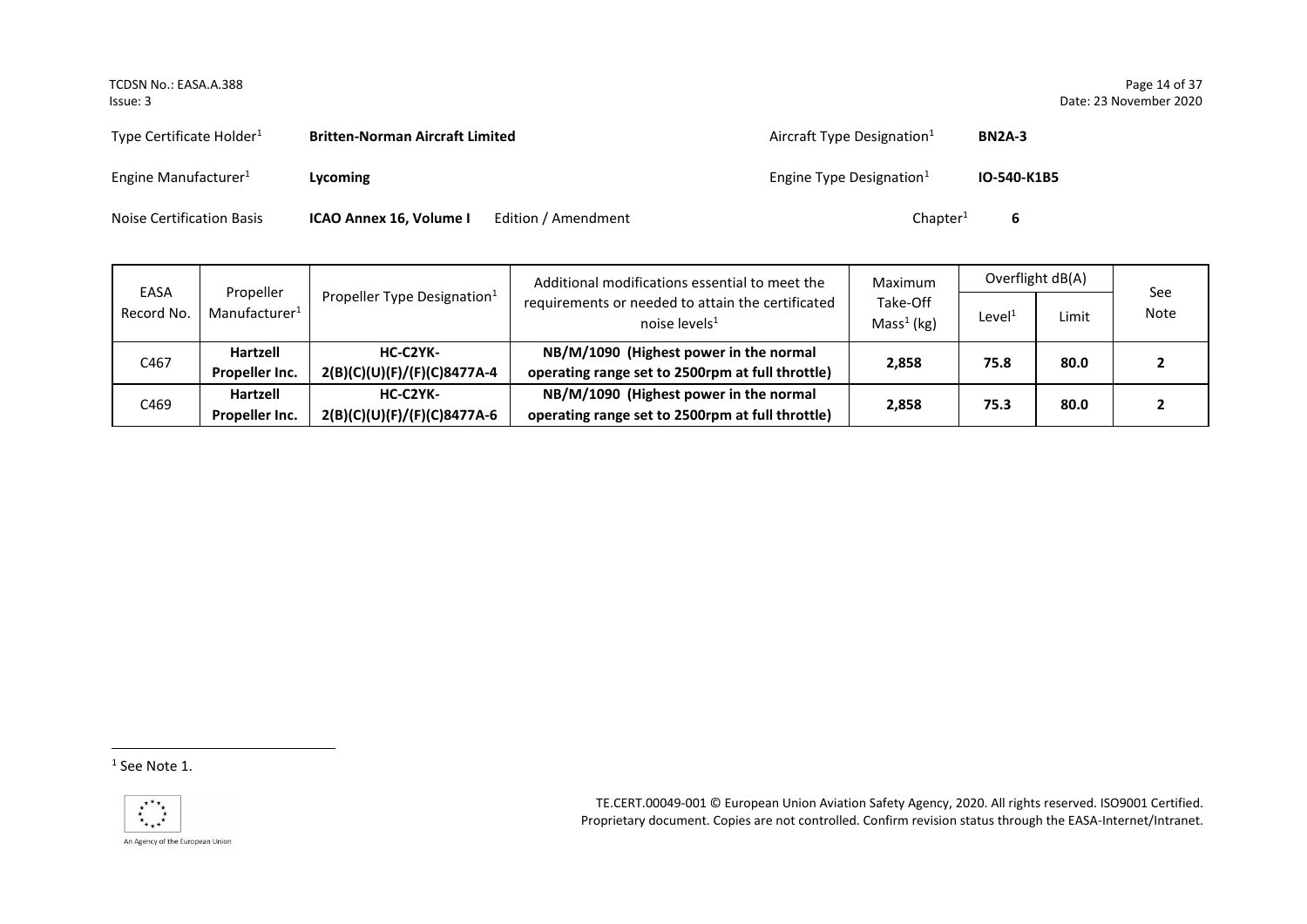| TCDSN No.: EASA.A.388<br>Issue: 3    |                                                |                                        | Page 15 of 37<br>Date: 23 November 2020 |
|--------------------------------------|------------------------------------------------|----------------------------------------|-----------------------------------------|
| Type Certificate Holder <sup>1</sup> | <b>Britten-Norman Aircraft Limited</b>         | Aircraft Type Designation <sup>1</sup> | <b>BN2A-3</b>                           |
| Engine Manufacturer <sup>1</sup>     | Lycoming                                       | Engine Type Designation <sup>1</sup>   | IO-540-K1B5                             |
| Noise Certification Basis            | Edition / Amendment<br>ICAO Annex 16, Volume I | Chapter $1$                            |                                         |

| EASA       |                                        |                                         | Additional modifications essential to meet the                        | <b>Maximum</b>                     | Take-Off dB(A)     |       | See  |
|------------|----------------------------------------|-----------------------------------------|-----------------------------------------------------------------------|------------------------------------|--------------------|-------|------|
| Record No. | Propeller<br>Manufacturer <sup>1</sup> | Propeller Type Designation <sup>1</sup> | requirements or needed to attain the certificated<br>noise levels $1$ | Take-Off<br>Mass <sup>1</sup> (kg) | Level <sup>1</sup> | Limit | Note |
| C10572     | Hartzell                               | HC-C2YK-                                | <b>None</b>                                                           | 2,858                              |                    |       |      |
|            | Propeller Inc.                         | 2(B)(C)(U)(F)/(F)(C)8477A-4             |                                                                       |                                    |                    |       |      |
|            | Hartzell                               | HC-C2YK-                                |                                                                       | 2,858                              |                    |       |      |
| C10573     | Propeller Inc.                         | 2(B)(C)(U)(F)/(F)(C)8477A-6             | <b>None</b>                                                           |                                    |                    |       |      |

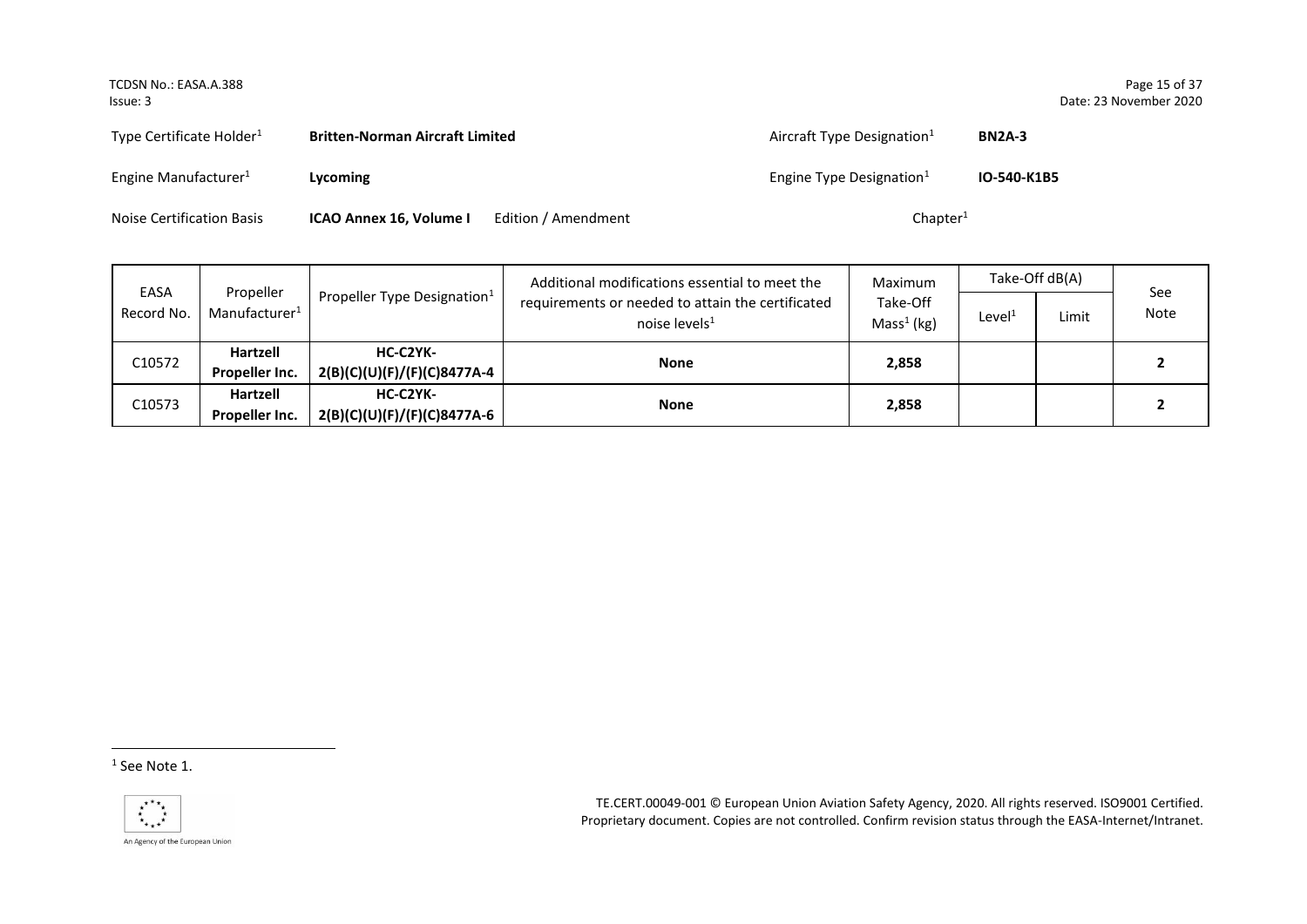| TCDSN No.: EASA.A.388<br>Issue: 3    |                                                |                                        | Page 16 of 37<br>Date: 23 November 2020 |
|--------------------------------------|------------------------------------------------|----------------------------------------|-----------------------------------------|
| Type Certificate Holder <sup>1</sup> | <b>Britten-Norman Aircraft Limited</b>         | Aircraft Type Designation <sup>1</sup> | <b>BN2A-6</b>                           |
| Engine Manufacturer <sup>1</sup>     | Lycoming                                       | Engine Type Designation <sup>1</sup>   | O-540-E4C5                              |
| <b>Noise Certification Basis</b>     | Edition / Amendment<br>ICAO Annex 16, Volume I | Chapter <sup>1</sup>                   | 6                                       |

| EASA       | Propeller                 |                                         | Additional modifications essential to meet the                                 | Maximum                            | Overflight dB(A)   |       | See  |
|------------|---------------------------|-----------------------------------------|--------------------------------------------------------------------------------|------------------------------------|--------------------|-------|------|
| Record No. | Manufacturer <sup>1</sup> | Propeller Type Designation <sup>1</sup> | requirements or needed to attain the certificated<br>noise levels <sup>1</sup> | Take-Off<br>Mass <sup>1</sup> (kg) | Level <sup>1</sup> | Limit | Note |
| C456       | Hartzell                  | HC-C2YK-                                | NB/M/1090 (Highest power in the normal                                         | 2,858                              | 75.4               | 80.0  |      |
|            | Propeller Inc.            | 2(B)(C)(U)(F)/(F)(C)8477A-4             | operating range set to 2500rpm at full throttle)                               |                                    |                    |       |      |
| C462       | Hartzell                  | HC-C2YK-                                | NB/M/1090 (Highest power in the normal                                         | 2,858                              | 74.0               | 80.0  |      |
|            | Propeller Inc.            | 2(B)(C)(U)(F)/(F)(C)8477A-6             | operating range set to 2500rpm at full throttle)                               |                                    |                    |       |      |

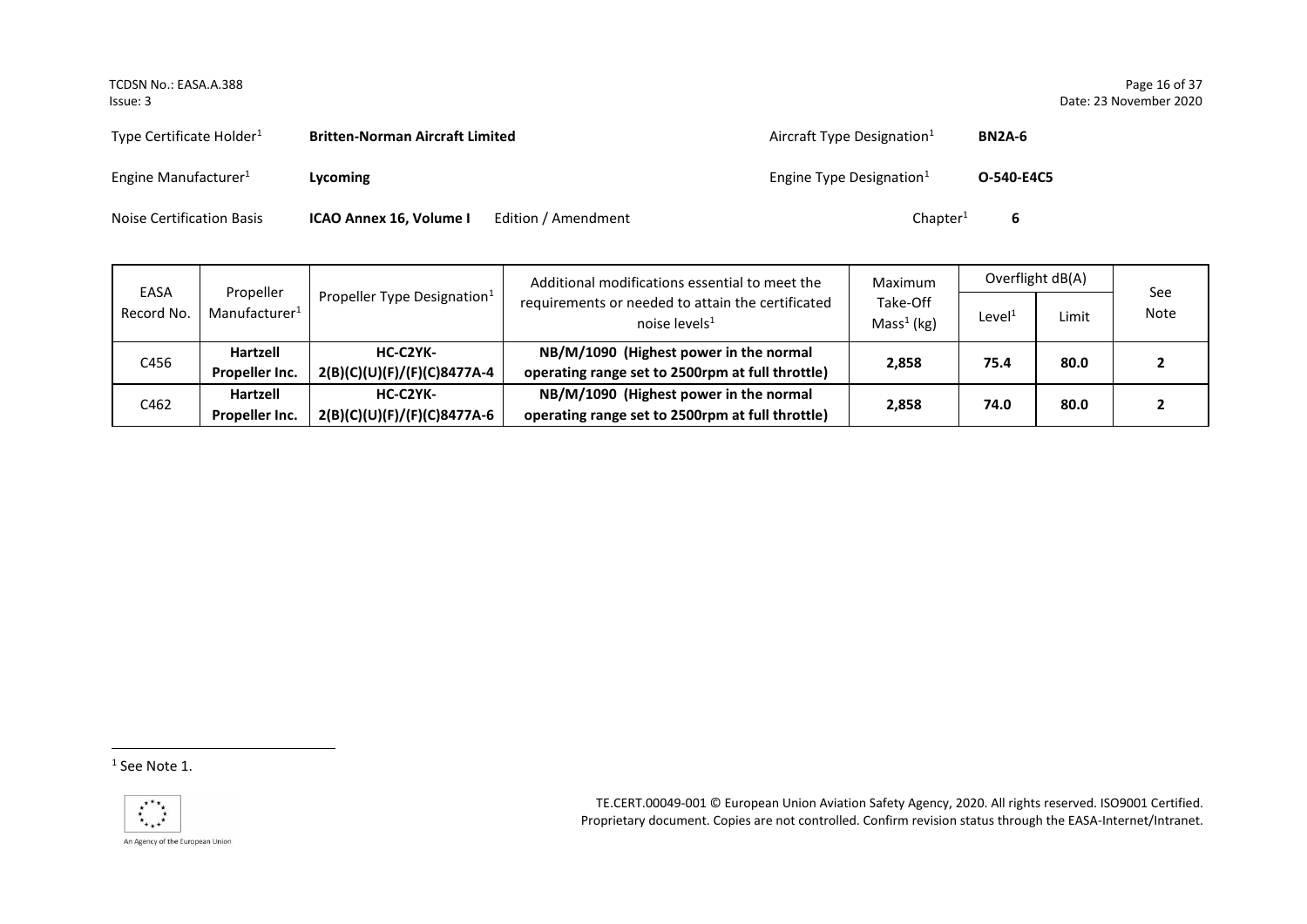| Type Certificate Holder <sup>1</sup><br><b>Britten-Norman Aircraft Limited</b> |                                | Aircraft Type Designation $1$ | <b>BN2A-8</b>                        |            |
|--------------------------------------------------------------------------------|--------------------------------|-------------------------------|--------------------------------------|------------|
| Engine Manufacturer <sup>1</sup>                                               | Lycoming                       |                               | Engine Type Designation <sup>1</sup> | O-540-E4C5 |
| Noise Certification Basis                                                      | <b>ICAO Annex 16, Volume I</b> | Edition / Amendment           | Chapter <sup>1</sup>                 | 6          |

| EASA       | Propeller                 |                                         | Additional modifications essential to meet the                                 | Maximum                  | Overflight dB(A) |       | See  |
|------------|---------------------------|-----------------------------------------|--------------------------------------------------------------------------------|--------------------------|------------------|-------|------|
| Record No. | Manufacturer <sup>1</sup> | Propeller Type Designation <sup>1</sup> | requirements or needed to attain the certificated<br>noise levels <sup>1</sup> | Take-Off<br>$Mass1$ (kg) | Level $^1$       | Limit | Note |
| C458       | Hartzell                  | HC-C2YK-                                | NB/M/1090 (Highest power in the normal                                         | 2,858                    | 75.4             | 80.0  |      |
|            | Propeller Inc.            | 2(B)(C)(U)(F)/(F)(C)8477(A)-4           | operating range set to 2500rpm at full throttle)                               |                          |                  |       |      |
|            | Hartzell                  | HC-C2YK-                                | NB/M/1090 (Highest power in the normal                                         |                          | 74.0             | 80.0  |      |
| C464       | Propeller Inc.            | 2(B)(C)(U)(F)/(F)(C)8477(A)-6           | operating range set to 2500rpm at full throttle)                               |                          | 2,858            |       |      |

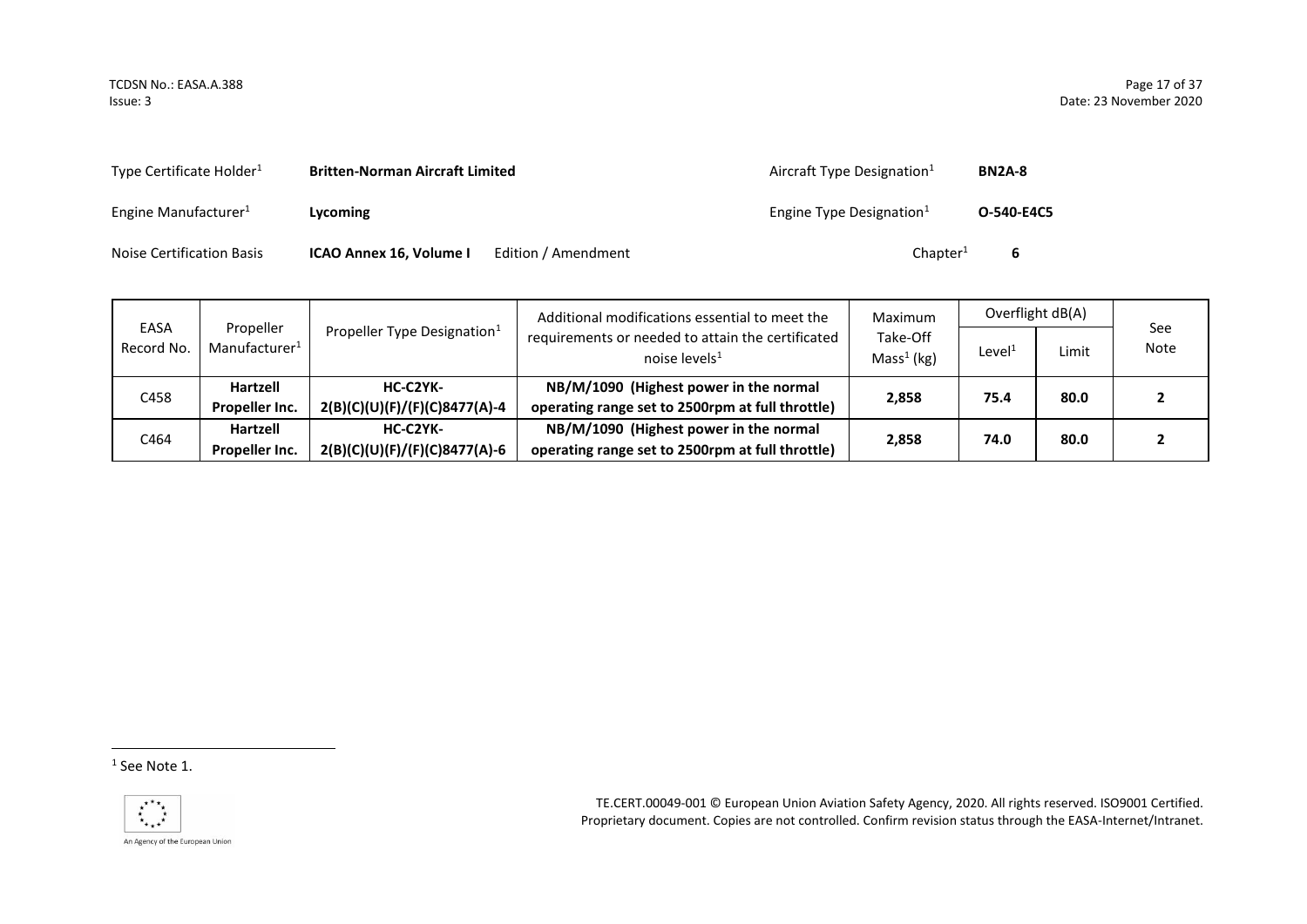| TCDSN No.: EASA.A.388<br>Issue: 3    |                                                |                                        | Page 18 of 37<br>Date: 23 November 2020 |
|--------------------------------------|------------------------------------------------|----------------------------------------|-----------------------------------------|
| Type Certificate Holder <sup>1</sup> | <b>Britten-Norman Aircraft Limited</b>         | Aircraft Type Designation <sup>1</sup> | <b>BN2A-8</b>                           |
| Engine Manufacturer <sup>1</sup>     | Lycoming                                       | Engine Type Designation $1$            | O-540-E4C5                              |
| Noise Certification Basis            | Edition / Amendment<br>ICAO Annex 16, Volume I | Chapter <sup>1</sup>                   |                                         |

| EASA<br>Propeller |                           |                                         | Additional modifications essential to meet the                                 | Maximum                            | Take-Off dB(A)     |       | See  |
|-------------------|---------------------------|-----------------------------------------|--------------------------------------------------------------------------------|------------------------------------|--------------------|-------|------|
| Record No.        | Manufacturer <sup>1</sup> | Propeller Type Designation <sup>1</sup> | requirements or needed to attain the certificated<br>noise levels <sup>1</sup> | Take-Off<br>Mass <sup>1</sup> (kg) | Level <sup>1</sup> | .imit | Note |
| C10578            | Hartzell                  | HC-C2YK-                                |                                                                                | 2,858                              |                    |       |      |
|                   | Propeller Inc.            | 2(B)(C)(U)(F)/(F)(C)8477(A)-4           | <b>None</b>                                                                    |                                    |                    |       |      |
| C10579            | Hartzell                  | HC-C2YK-                                | <b>None</b>                                                                    | 2,858                              |                    |       |      |
|                   | Propeller Inc.            | 2(B)(C)(U)(F)/(F)(C)8477(A)-6           |                                                                                |                                    |                    |       |      |

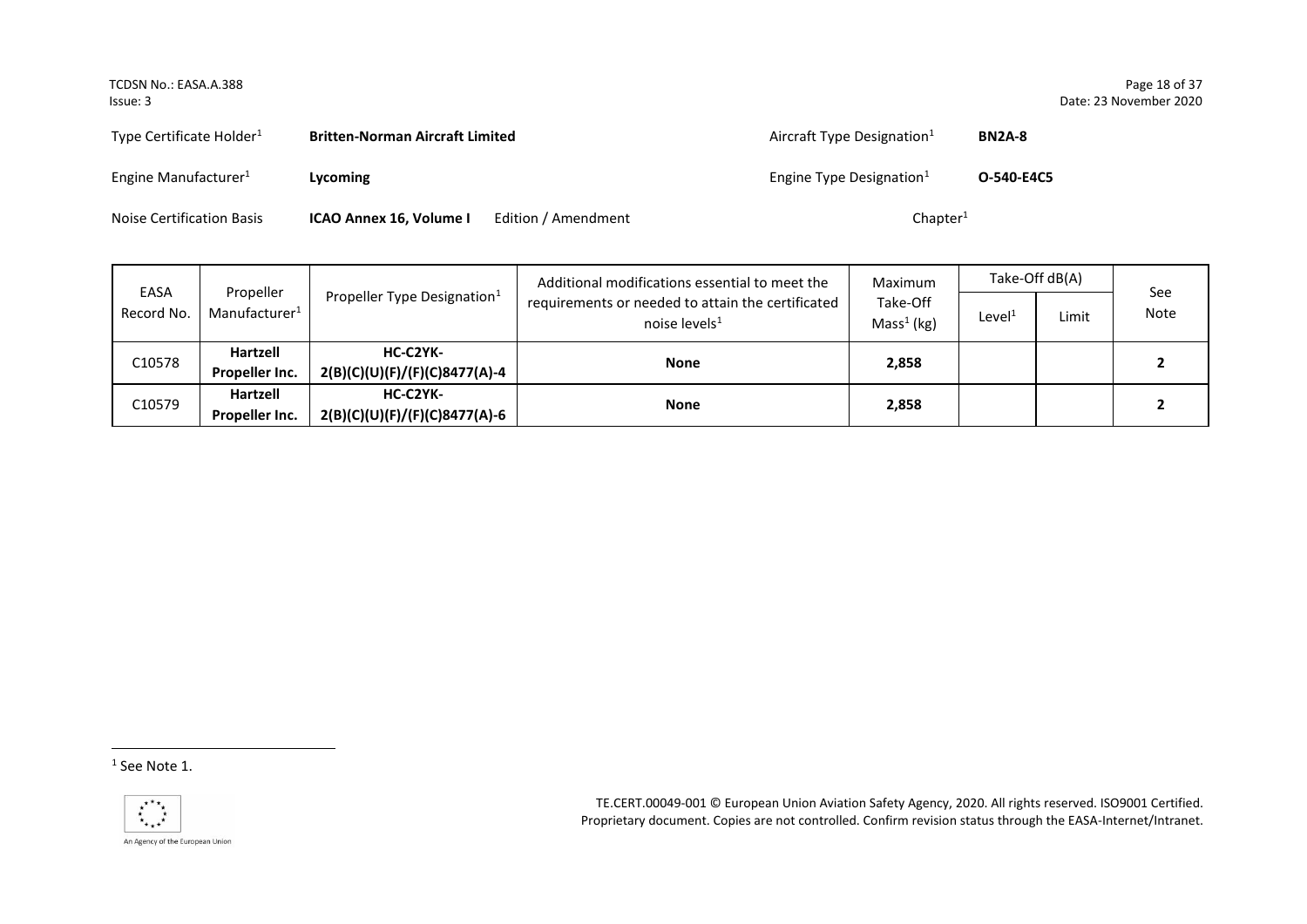| TCDSN No.: EASA.A.388<br>Issue: 3    |                                                |                                        | Page 19 of 37<br>Date: 23 November 2020 |
|--------------------------------------|------------------------------------------------|----------------------------------------|-----------------------------------------|
| Type Certificate Holder <sup>1</sup> | <b>Britten-Norman Aircraft Limited</b>         | Aircraft Type Designation <sup>1</sup> | <b>BN2A-9</b>                           |
| Engine Manufacturer <sup>1</sup>     | Lycoming                                       | Engine Type Designation <sup>1</sup>   | O-540-E4C5                              |
| Noise Certification Basis            | Edition / Amendment<br>ICAO Annex 16, Volume I | Chapter <sup>1</sup>                   | 6                                       |

| <b>EASA</b> | Propeller                                                                                           |                                         | Additional modifications essential to meet the                                 | Maximum                            | Overflight dB(A)   |       | See  |  |
|-------------|-----------------------------------------------------------------------------------------------------|-----------------------------------------|--------------------------------------------------------------------------------|------------------------------------|--------------------|-------|------|--|
| Record No.  | Manufacturer <sup>1</sup>                                                                           | Propeller Type Designation <sup>1</sup> | requirements or needed to attain the certificated<br>noise levels <sup>1</sup> | Take-Off<br>Mass <sup>1</sup> (kg) | Level <sup>1</sup> | Limit | Note |  |
| C459        | Hartzell                                                                                            | HC-C2YK-                                | NB/M/1090 (Highest power in the normal                                         | 2,858                              | 75.4               | 80.0  |      |  |
|             | Propeller Inc.                                                                                      | 2(B)(C)(U)(F)/(F)(C)8477(A)-4           | operating range set to 2500rpm at full throttle)                               |                                    |                    |       |      |  |
| C465        | Hartzell                                                                                            | HC-C2YK-                                | NB/M/1090 (Highest power in the normal                                         | 2,858                              | 74.0               | 80.0  |      |  |
|             | 2(B)(C)(U)(F)/(F)(C)8477(A)-6<br>operating range set to 2500rpm at full throttle)<br>Propeller Inc. |                                         |                                                                                |                                    |                    |       |      |  |

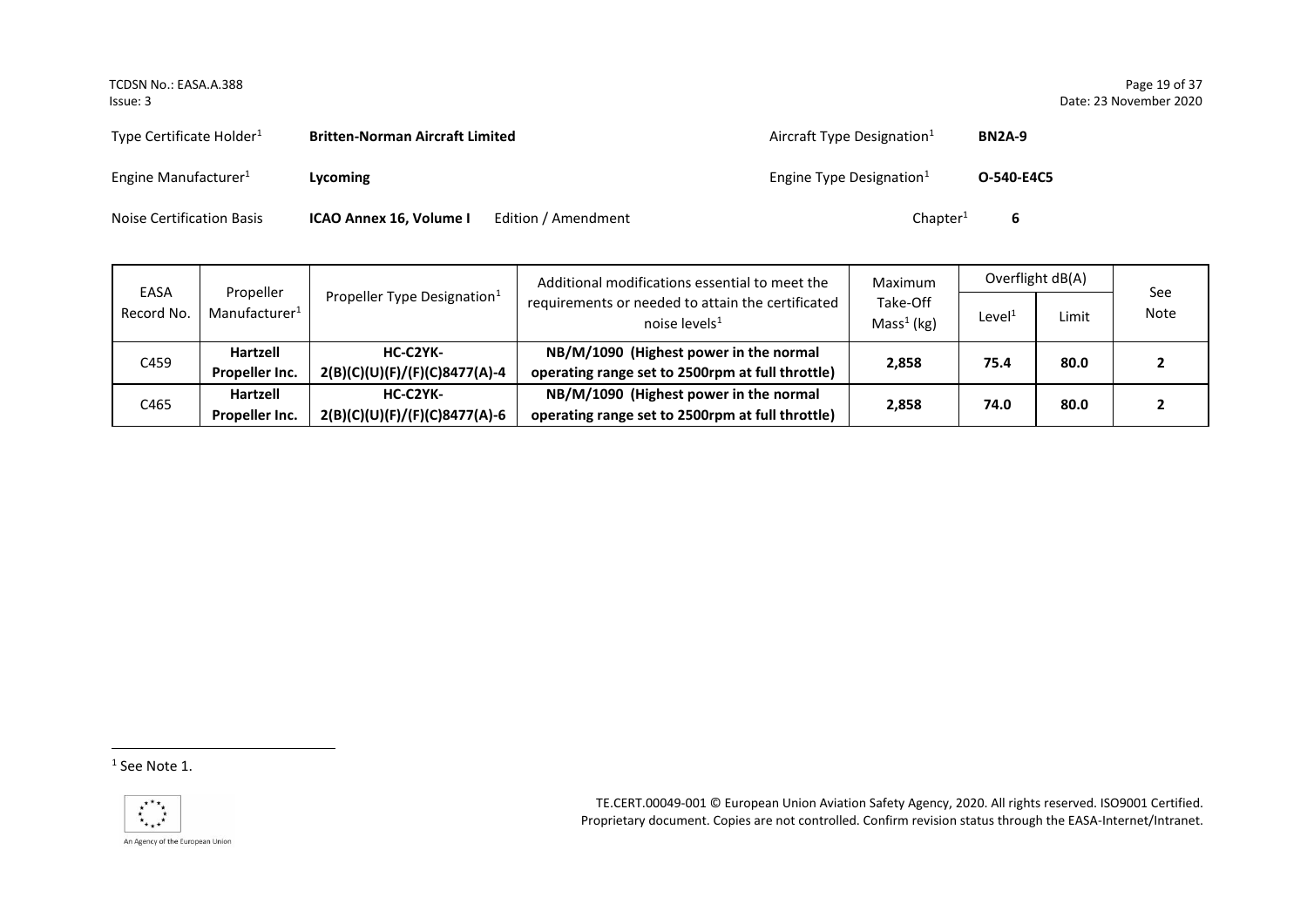| TCDSN No.: EASA.A.388<br>Issue: 3    |                                                |                                        | Page 20 of 37<br>Date: 23 November 2020 |
|--------------------------------------|------------------------------------------------|----------------------------------------|-----------------------------------------|
| Type Certificate Holder <sup>1</sup> | <b>Britten-Norman Aircraft Limited</b>         | Aircraft Type Designation <sup>1</sup> | <b>BN2A-9</b>                           |
| Engine Manufacturer <sup>1</sup>     | Lycoming                                       | Engine Type Designation $1$            | O-540-E4C5                              |
| Noise Certification Basis            | Edition / Amendment<br>ICAO Annex 16, Volume I | Chapter <sup>1</sup>                   |                                         |

|            |                                                                                                                                                                           |                               | Additional modifications essential to meet the | Maximum            | Take-Off dB(A) |  | See<br>Note |
|------------|---------------------------------------------------------------------------------------------------------------------------------------------------------------------------|-------------------------------|------------------------------------------------|--------------------|----------------|--|-------------|
| Record No. | <b>EASA</b><br>Propeller<br>Propeller Type Designation <sup>1</sup><br>requirements or needed to attain the certificated<br>Manufacturer <sup>1</sup><br>noise levels $1$ |                               | Take-Off<br>Mass <sup>1</sup> (kg)             | Level <sup>1</sup> | Limit          |  |             |
| C10580     | Hartzell                                                                                                                                                                  | HC-C2YK-                      |                                                | 2,858              |                |  |             |
|            | Propeller Inc.                                                                                                                                                            | 2(B)(C)(U)(F)/(F)(C)8477(A)-4 | <b>None</b>                                    |                    |                |  |             |
|            | Hartzell                                                                                                                                                                  | HC-C2YK-                      | <b>None</b>                                    | 2,858              |                |  |             |
| C10581     | <b>Propeller Inc.</b>                                                                                                                                                     | 2(B)(C)(U)(F)/(F)(C)8477(A)-6 |                                                |                    |                |  |             |

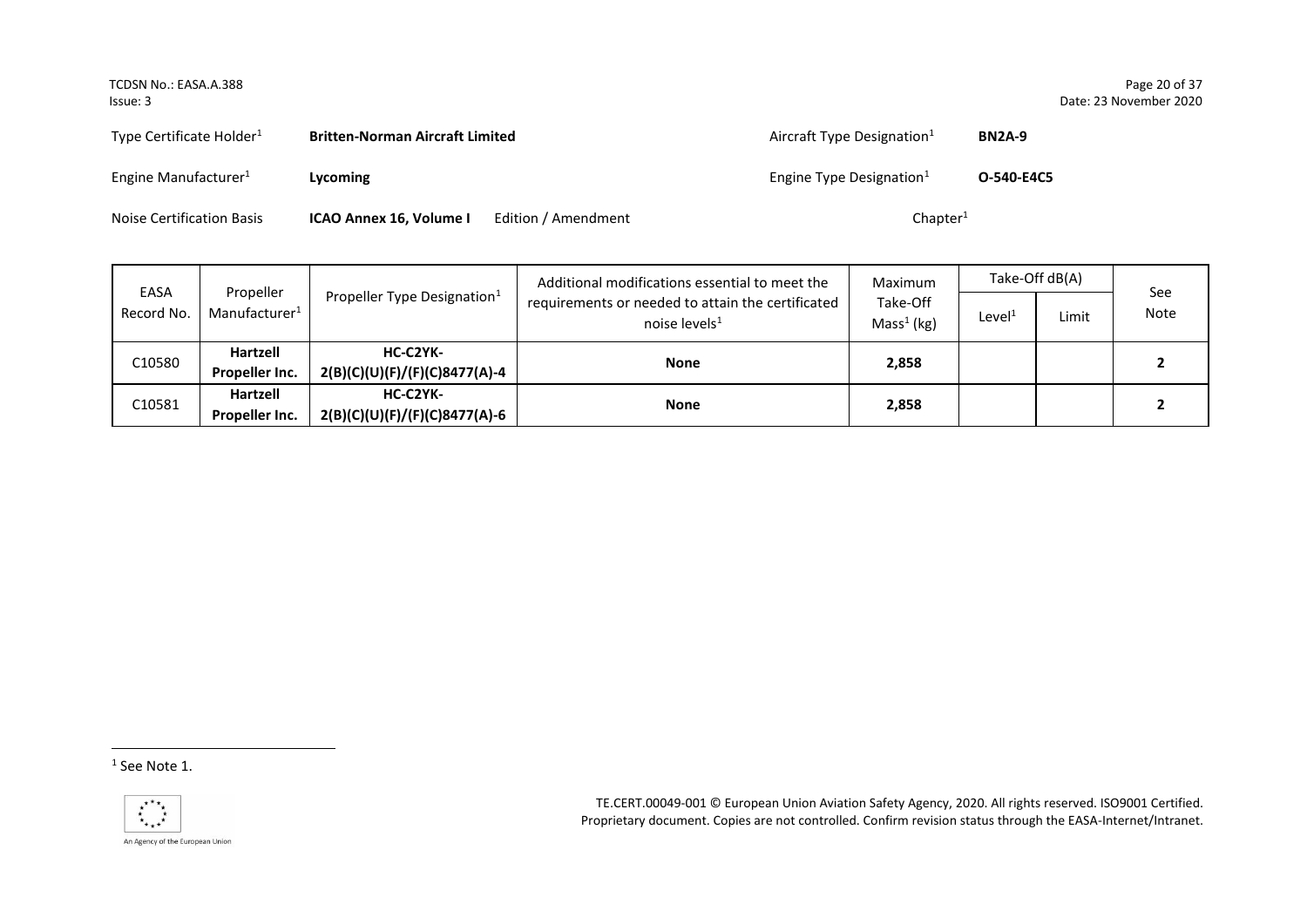| TCDSN No.: EASA.A.388<br>Issue: 3    |                                                |                                        | Page 21 of 37<br>Date: 23 November 2020 |
|--------------------------------------|------------------------------------------------|----------------------------------------|-----------------------------------------|
| Type Certificate Holder <sup>1</sup> | <b>Britten-Norman Aircraft Limited</b>         | Aircraft Type Designation <sup>1</sup> | <b>BN2B-20</b>                          |
| Engine Manufacturer <sup>1</sup>     | Lycoming                                       | Engine Type Designation <sup>1</sup>   | IO-540-K1B5                             |
| Noise Certification Basis            | Edition / Amendment<br>ICAO Annex 16, Volume I | Chapter $1$                            | 10 (10.4a)                              |

| EASA       | Propeller                  | Propeller Type      | Additional modifications essential to meet the                                                                        |                          | Take-Off dB(A)     |       | See         |
|------------|----------------------------|---------------------|-----------------------------------------------------------------------------------------------------------------------|--------------------------|--------------------|-------|-------------|
| Record No. | Manufacturer <sup>1</sup>  | Designation $1$     | requirements or needed to attain the certificated<br>noise levels $1$                                                 | Take-Off<br>$Mass1$ (kg) | Level <sup>1</sup> | Limit | <b>Note</b> |
| C9970      | Hartzell<br>Propeller Inc. | HC-C3YR-2UF/FC7693F | NB/M/1772 (Installation of Hartzell scimitar<br>propeller, maximum take-off power set to 2625rpm<br>at full throttle) | 2,994                    | 88.0               | 88.0  |             |

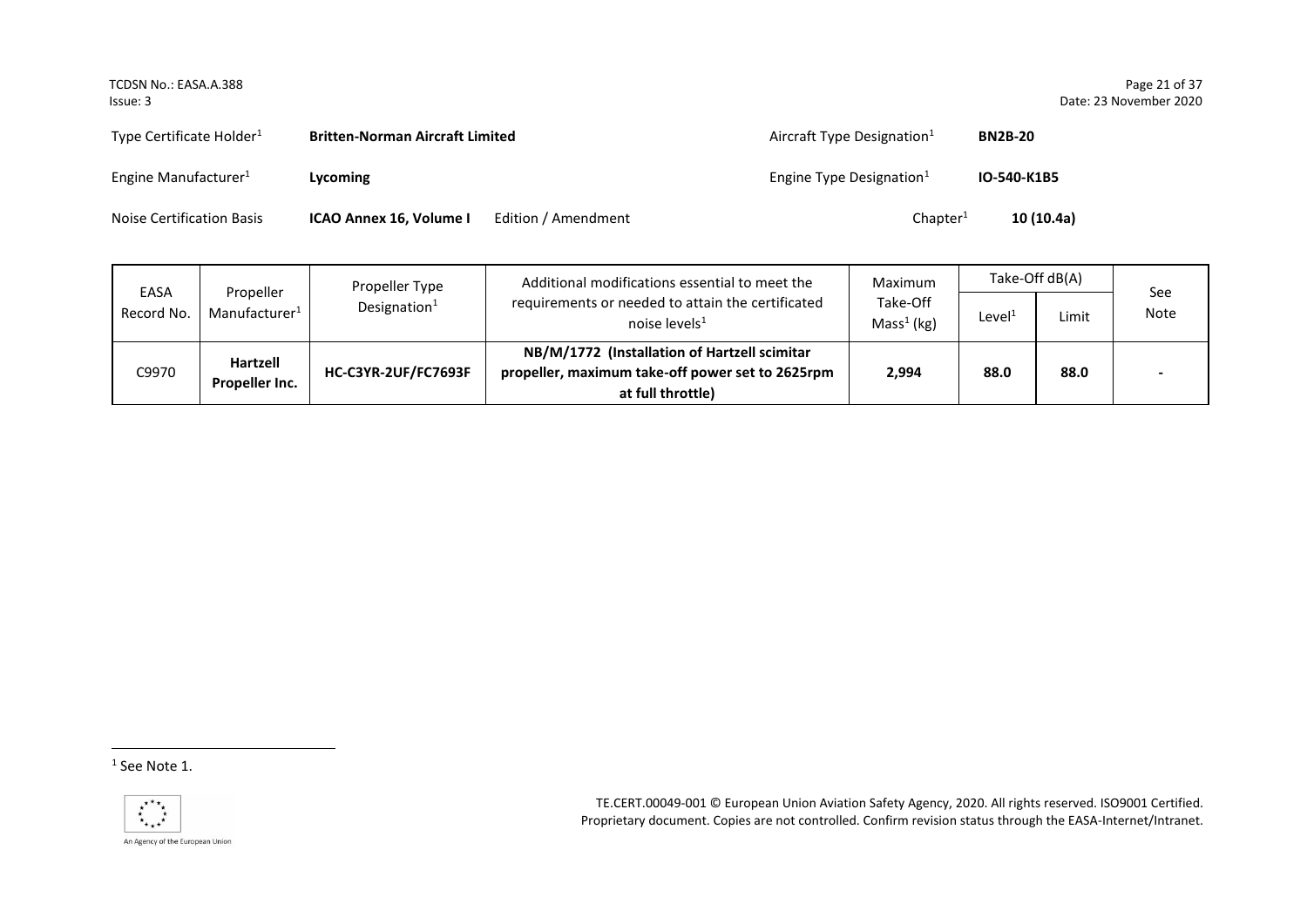| TCDSN No.: EASA.A.388<br>Issue: 3    |                                                |                                        | Page 22 of 37<br>Date: 23 November 2020 |
|--------------------------------------|------------------------------------------------|----------------------------------------|-----------------------------------------|
| Type Certificate Holder <sup>1</sup> | <b>Britten-Norman Aircraft Limited</b>         | Aircraft Type Designation <sup>1</sup> | <b>BN2B-20</b>                          |
| Engine Manufacturer <sup>1</sup>     | Lycoming                                       | Engine Type Designation $1$            | IO-540-K1B5                             |
| Noise Certification Basis            | Edition / Amendment<br>ICAO Annex 16, Volume I | Chapter <sup>1</sup>                   | 6                                       |

| EASA       |                                        |                                                | Additional modifications essential to meet the                                                                                                          | Maximum                            |                    | Overflight dB(A) |                    |
|------------|----------------------------------------|------------------------------------------------|---------------------------------------------------------------------------------------------------------------------------------------------------------|------------------------------------|--------------------|------------------|--------------------|
| Record No. | Propeller<br>Manufacturer <sup>1</sup> | Propeller Type Designation <sup>1</sup>        | requirements or needed to attain the<br>certificated noise levels <sup>1</sup>                                                                          | Take-Off<br>Mass <sup>1</sup> (kg) | Level <sup>1</sup> | Limit            | See<br><b>Note</b> |
| C478       | Hartzell<br>Propeller Inc.             | HC-C2YK-<br>2(B)(C)(U)(F)/(F)(C)8477(A)(B)-4   | NB/M/1090 (Highest power in the normal<br>operating range set to 2500rpm at full<br>throttle)                                                           | 2,994                              | 76.7               | 80.0             | 2                  |
| C480       | Hartzell<br>Propeller Inc.             | HC-C2YK-<br>$2(B)(C)(U)(F)/(F)(C)8477(A)(B)-6$ | NB/M/1090 (Highest power in the normal<br>operating range set to 2500rpm at full<br>throttle)                                                           | 2,994                              | 76.3               | 80.0             |                    |
| C484       | Hartzell<br>Propeller Inc.             | HC-C2YK-<br>$2(B)(C)(U)(F)/(F)(C)8477(A)(B)-4$ | NB/M/1090, NB/M/1155 Appendices 4 & 6<br>(Highest power in the normal operating<br>range set to 2500rpm at full throttle, Camera<br>floor modification) | 2,994                              | 77.1               | 80.0             |                    |
| C485       | Hartzell<br>Propeller Inc.             | HC-C2YK-<br>$2(B)(C)(U)(F)/(F)(C)8477(A)(B)-6$ | NB/M/1090, NB/M/1155 Appendices 4 & 6<br>(Highest power in the normal operating<br>range set to 2500rpm at full throttle, Camera<br>floor modification) | 2,994                              | 76.7               | 80.0             |                    |

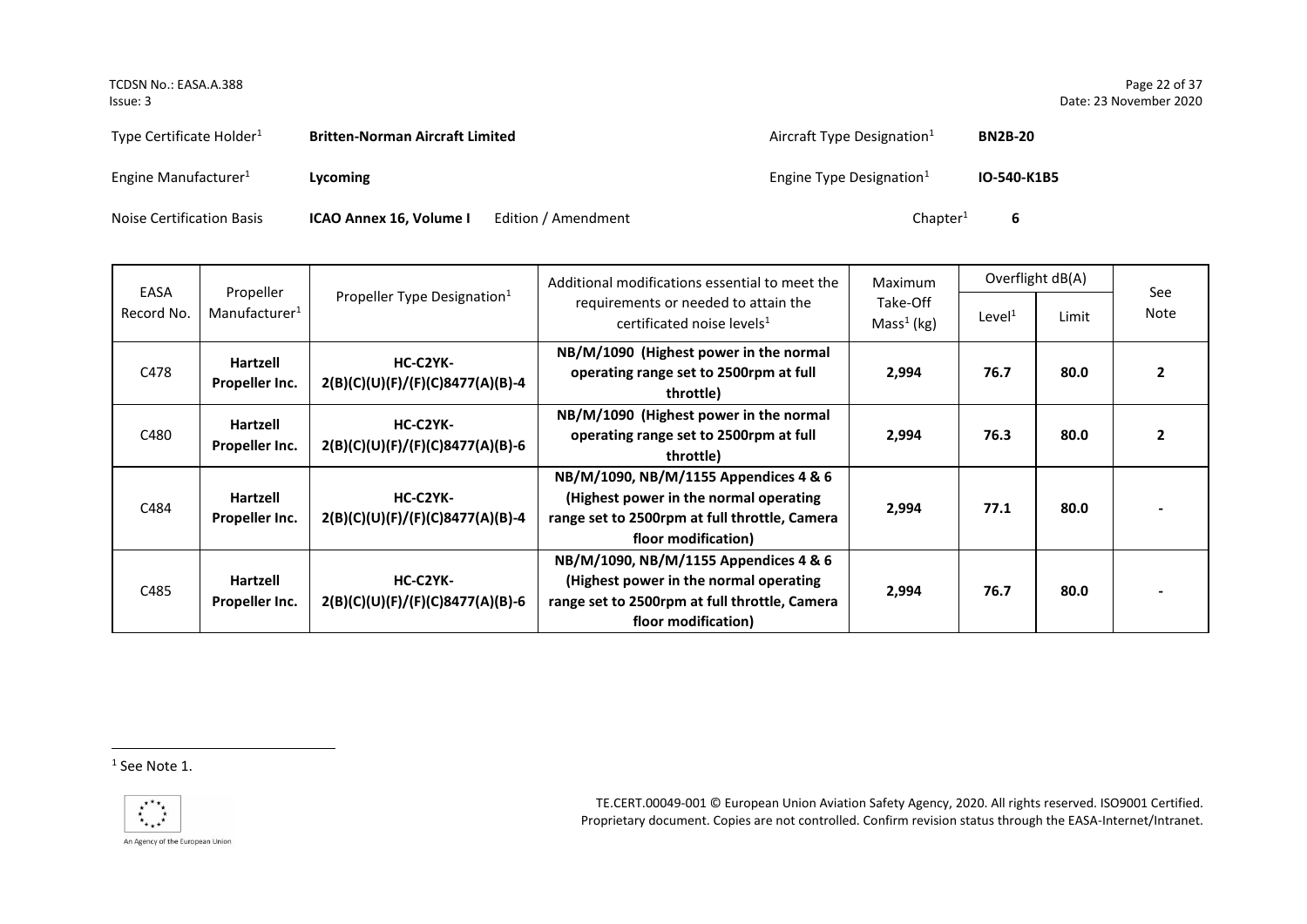| TCDSN No.: EASA.A.388<br>Issue: 3    |                                                |                                        | Page 23 of 37<br>Date: 23 November 2020 |
|--------------------------------------|------------------------------------------------|----------------------------------------|-----------------------------------------|
| Type Certificate Holder <sup>1</sup> | <b>Britten-Norman Aircraft Limited</b>         | Aircraft Type Designation <sup>1</sup> | <b>BN2B-20</b>                          |
| Engine Manufacturer <sup>1</sup>     | Lycoming                                       | Engine Type Designation <sup>1</sup>   | IO-540-K1B5                             |
| Noise Certification Basis            | Edition / Amendment<br>ICAO Annex 16, Volume I | Chapter $1$                            |                                         |

| EASA<br>Propeller |                           |                                         | Additional modifications essential to meet the                                 | Maximum                            | Take-Off dB(A)     |       | See  |
|-------------------|---------------------------|-----------------------------------------|--------------------------------------------------------------------------------|------------------------------------|--------------------|-------|------|
| Record No.        | Manufacturer <sup>1</sup> | Propeller Type Designation <sup>1</sup> | requirements or needed to attain the<br>certificated noise levels <sup>1</sup> | Take-Off<br>Mass <sup>1</sup> (kg) | Level <sup>1</sup> | Limit | Note |
| C10582            | Hartzell                  | HC-C2YK-                                |                                                                                | 2,994                              |                    |       |      |
|                   | Propeller Inc.            | 2(B)(C)(U)(F)/(F)(C)8477(A)(B)-4        | <b>None</b>                                                                    |                                    |                    |       |      |
|                   | Hartzell                  | HC-C2YK-                                | <b>None</b>                                                                    | 2,994                              |                    |       |      |
| C10583            | Propeller Inc.            | 2(B)(C)(U)(F)/(F)(C)8477(A)(B)-6        |                                                                                |                                    |                    |       |      |

 $\mathbf{r}$ 

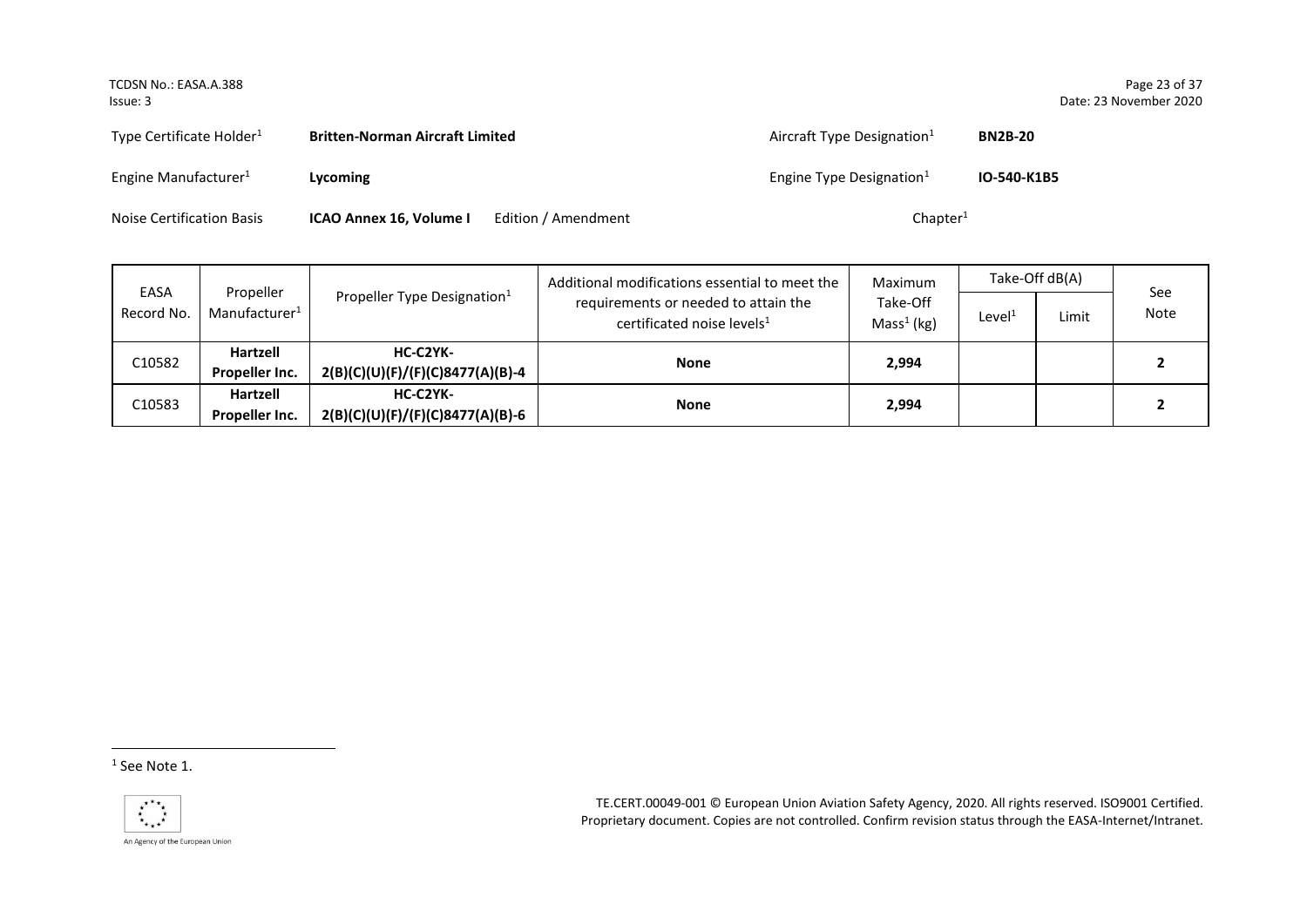| TCDSN No.: EASA.A.388<br>Issue: 3    |                                                |                                        | Page 24 of 37<br>Date: 23 November 2020 |
|--------------------------------------|------------------------------------------------|----------------------------------------|-----------------------------------------|
| Type Certificate Holder <sup>1</sup> | <b>Britten-Norman Aircraft Limited</b>         | Aircraft Type Designation <sup>1</sup> | <b>BN2B-21</b>                          |
| Engine Manufacturer <sup>1</sup>     | Lycoming                                       | Engine Type Designation <sup>1</sup>   | IO-540-K1B5                             |
| <b>Noise Certification Basis</b>     | Edition / Amendment<br>ICAO Annex 16, Volume I | Chapter <sup>1</sup>                   | 10(10.4a)                               |

| EASA       | Propeller                  | Propeller Type      | Additional modifications essential to meet the                                                                        | Maximum                  | Take-Off dB(A)     |       | See         |
|------------|----------------------------|---------------------|-----------------------------------------------------------------------------------------------------------------------|--------------------------|--------------------|-------|-------------|
| Record No. | Manufacturer <sup>1</sup>  | Designation $1$     | requirements or needed to attain the certificated<br>noise levels $1$                                                 | Take-Off<br>$Mass1$ (kg) | Level <sup>1</sup> | Limit | <b>Note</b> |
| C9971      | Hartzell<br>Propeller Inc. | HC-C3YR-2UF/FC7693F | NB/M/1772 (Installation of Hartzell scimitar<br>propeller, maximum take-off power set to 2625rpm<br>at full throttle) | 2,994                    | 88.0               | 88.0  |             |

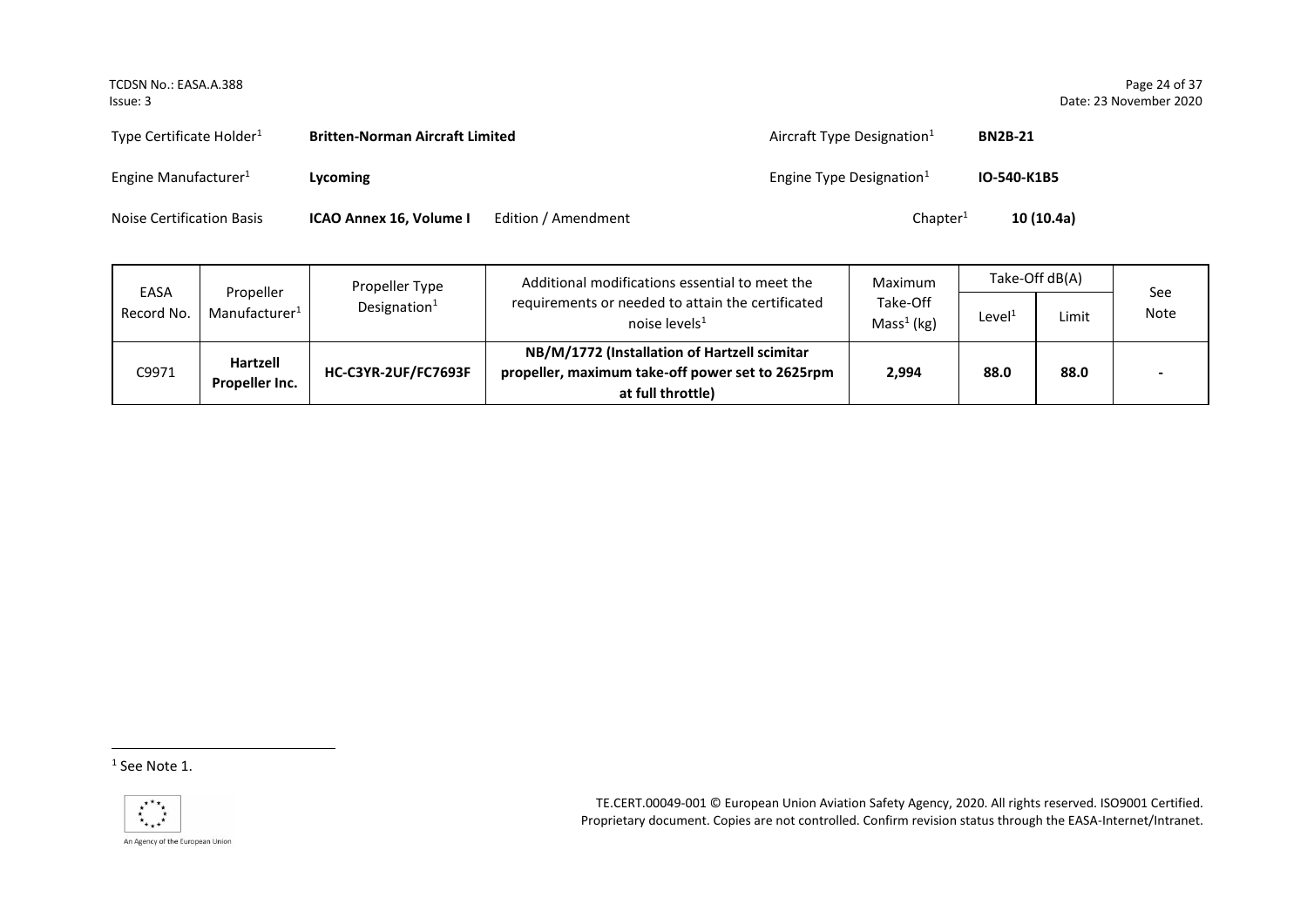| TCDSN No.: EASA.A.388<br>Issue: 3    |                                                       |                                        | Page 25 of 37<br>Date: 23 November 2020 |
|--------------------------------------|-------------------------------------------------------|----------------------------------------|-----------------------------------------|
| Type Certificate Holder <sup>1</sup> | <b>Britten-Norman Aircraft Limited</b>                | Aircraft Type Designation <sup>1</sup> | <b>BN2B-21</b>                          |
| Engine Manufacturer <sup>1</sup>     | Lycoming                                              | Engine Type Designation $1$            | IO-540-K1B5                             |
| Noise Certification Basis            | Edition / Amendment<br><b>ICAO Annex 16, Volume I</b> | Chapter <sup>1</sup>                   | 6                                       |

|                    |                                        |                                         | Additional modifications essential to meet the                                 |                                    | Overflight dB(A)   |       | See         |  |
|--------------------|----------------------------------------|-----------------------------------------|--------------------------------------------------------------------------------|------------------------------------|--------------------|-------|-------------|--|
| EASA<br>Record No. | Propeller<br>Manufacturer <sup>1</sup> | Propeller Type Designation <sup>1</sup> | requirements or needed to attain the<br>certificated noise levels <sup>1</sup> | Take-Off<br>Mass <sup>1</sup> (kg) | Level <sup>1</sup> | Limit | <b>Note</b> |  |
| C479               | Hartzell                               | HC-C2YK-                                | NB/M/1090 (Highest power in the normal                                         | 2,994                              | 76.7               | 80.0  |             |  |
|                    | Propeller Inc.                         | 2(B)(C)(U)(F)/(F)(C)8477(A)-4           | operating range set to 2500rpm at full throttle)                               |                                    |                    |       |             |  |
| C481               | Hartzell                               | HC-C2YK-                                | NB/M/1090 (Highest power in the normal                                         | 2,994                              | 76.3               | 80.0  |             |  |
|                    | Propeller Inc.                         | 2(B)(C)(U)(F)/(F)(C)8477(A)-6           | operating range set to 2500rpm at full throttle)                               |                                    |                    |       |             |  |
|                    | Hartzell                               | HC-C2YK-                                |                                                                                |                                    | 77.8               | 80.0  |             |  |
| C499               | Propeller Inc.                         | 2(B)(C)(U)(F)/(F)(C)8477(A)-6           | <b>None</b>                                                                    | 2.994                              |                    |       |             |  |

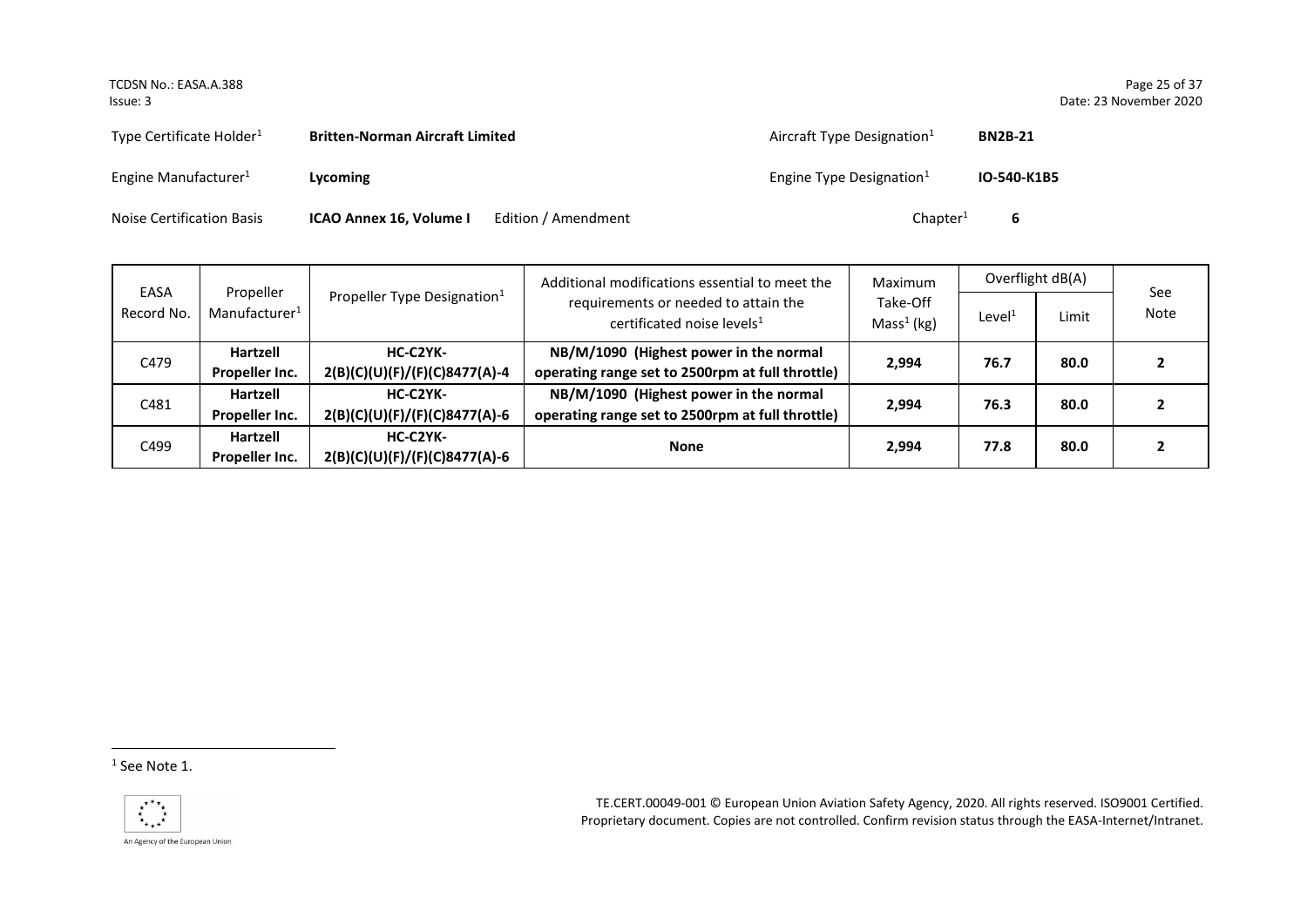| TCDSN No.: EASA.A.388<br>Issue: 3    |                                                |                                        | Page 26 of 37<br>Date: 23 November 2020 |
|--------------------------------------|------------------------------------------------|----------------------------------------|-----------------------------------------|
| Type Certificate Holder <sup>1</sup> | <b>Britten-Norman Aircraft Limited</b>         | Aircraft Type Designation <sup>1</sup> | <b>BN2B-21</b>                          |
| Engine Manufacturer <sup>1</sup>     | Lycoming                                       | Engine Type Designation $1$            | IO-540-K1B5                             |
| Noise Certification Basis            | Edition / Amendment<br>ICAO Annex 16, Volume I | Chapter <sup>1</sup>                   |                                         |

| EASA       | Propeller                 |                                         | Additional modifications essential to meet the                                 | Maximum                            | Take-Off dB(A)     | See   |      |
|------------|---------------------------|-----------------------------------------|--------------------------------------------------------------------------------|------------------------------------|--------------------|-------|------|
| Record No. | Manufacturer <sup>1</sup> | Propeller Type Designation <sup>1</sup> | requirements or needed to attain the<br>certificated noise levels <sup>1</sup> | Take-Off<br>Mass <sup>1</sup> (kg) | Level <sup>1</sup> | Limit | Note |
| C10584     | Hartzell                  | HC-C2YK-                                | <b>None</b>                                                                    | 2,994                              |                    |       |      |
|            | Propeller Inc.            | 2(B)(C)(U)(F)/(F)(C)8477(A)-4           |                                                                                |                                    |                    |       |      |
|            | Hartzell                  | HC-C2YK-                                |                                                                                |                                    |                    |       |      |
| C10585     | Propeller Inc.            | 2(B)(C)(U)(F)/(F)(C)8477(A)-6           | <b>None</b>                                                                    | 2,994                              |                    |       |      |

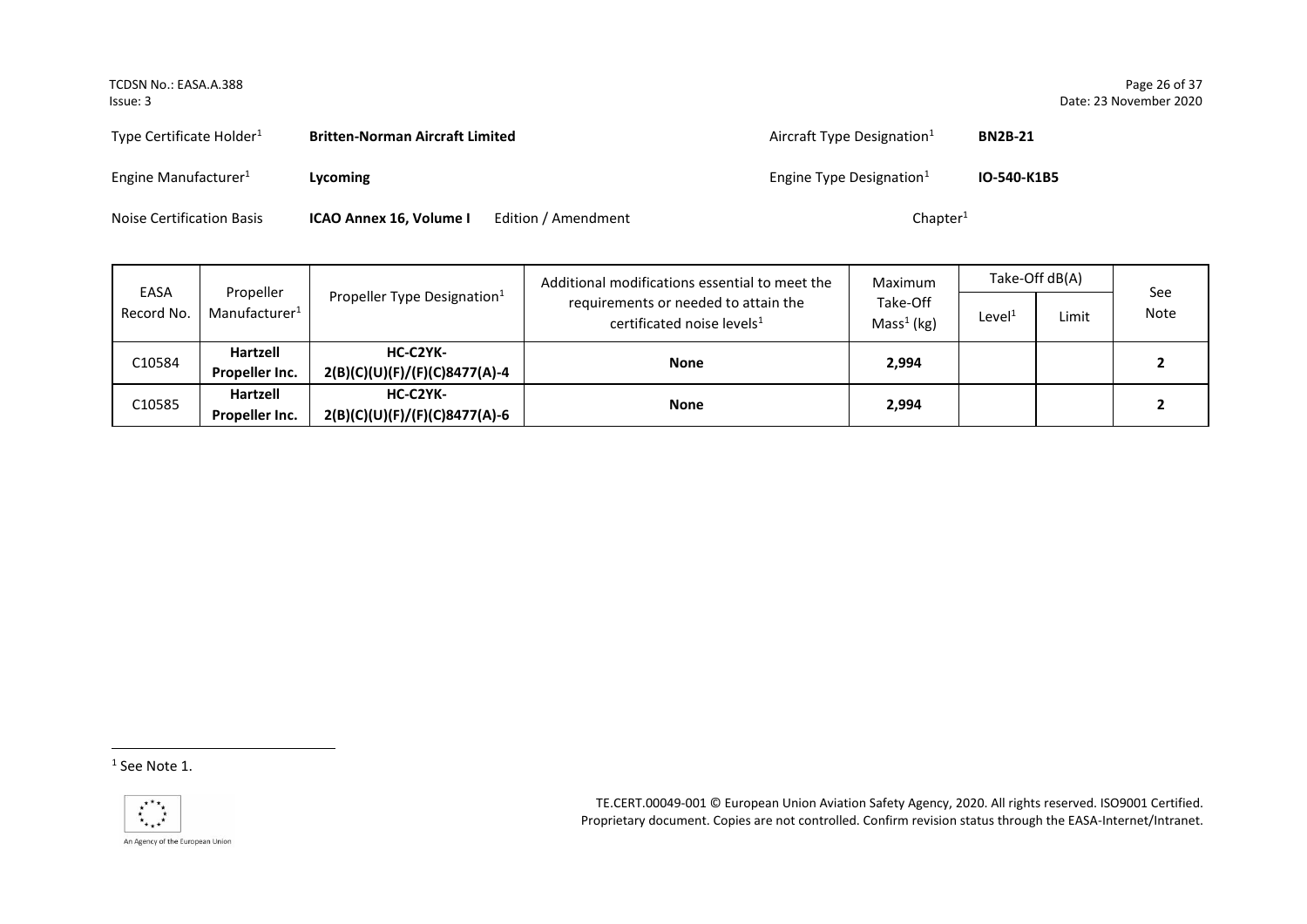| TCDSN No.: EASA.A.388<br>Issue: 3    |                                                |                                        | Page 27 of 37<br>Date: 23 November 2020 |
|--------------------------------------|------------------------------------------------|----------------------------------------|-----------------------------------------|
| Type Certificate Holder <sup>1</sup> | <b>Britten-Norman Aircraft Limited</b>         | Aircraft Type Designation <sup>1</sup> | <b>BN2B-26</b>                          |
| Engine Manufacturer <sup>1</sup>     | Lycoming                                       | Engine Type Designation <sup>1</sup>   | O-540-E4C5                              |
| Noise Certification Basis            | Edition / Amendment<br>ICAO Annex 16, Volume I | Chapter <sup>1</sup>                   | 6                                       |

|                    |                                        |                                                 | Additional modifications essential to meet the                                 | Maximum                            | Overflight dB(A)   |       |              |
|--------------------|----------------------------------------|-------------------------------------------------|--------------------------------------------------------------------------------|------------------------------------|--------------------|-------|--------------|
| EASA<br>Record No. | Propeller<br>Manufacturer <sup>1</sup> | Propeller Type Designation <sup>1</sup>         | requirements or needed to attain the<br>certificated noise levels <sup>1</sup> | Take-Off<br>Mass <sup>1</sup> (kg) | Level <sup>1</sup> | Limit | See<br>Note  |
| C476               | Hartzell                               | HC-C2YK-                                        | NB/M/1090 (Highest power in the normal                                         | 2,994                              | 76.6               | 80.0  | $\mathbf{2}$ |
|                    | Propeller Inc.                         | 2(B)(C)(U)(F)/(F)(C)8477(A)-4                   | operating range set to 2500rpm at full throttle)                               |                                    |                    |       |              |
| C490               | Hartzell                               | HC-C2YK-                                        | NB/M/1090 (Highest power in the normal                                         |                                    | 75.2               | 80.0  | $\mathbf{2}$ |
|                    | Propeller Inc.                         | $2(B)(C)(U)(F)/(F)(C)8477(A)-6$                 | operating range set to 2500rpm at full throttle)                               | 2,994                              |                    |       |              |
|                    |                                        | HC-C2YK-                                        | NB/M/1090, NB/M/1232 (Highest power in the                                     |                                    |                    |       |              |
| C493               | Hartzell<br>Propeller Inc.             | 2(B)(C)(U)(F)/(F)(C)8477(A)-4                   | normal operating range set to 2500rpm at full                                  | 2,994                              | 76.9               | 80.0  |              |
|                    |                                        |                                                 | throttle, De-icing modification)                                               |                                    |                    |       |              |
|                    |                                        |                                                 | NB/M/1090, NB/M/1232 (Highest power in the                                     |                                    |                    |       |              |
| C492               | Hartzell                               | HC-C2YK-                                        | normal operating range set to 2500rpm at full                                  | 2,994                              | 75.5               | 80.0  |              |
|                    | Propeller Inc.                         | 2(B)(C)(U)(F)/(F)(C)8477(A)-6                   | throttle, De-icing modification)                                               |                                    |                    |       |              |
|                    |                                        |                                                 | NB/M/1090, NB/M/1232, NB/M/754,                                                |                                    |                    |       |              |
|                    |                                        |                                                 | NB/M/755, NB/M/941 (Highest power in the                                       |                                    |                    |       |              |
|                    |                                        |                                                 | normal operating range set to 2500rpm at full                                  |                                    |                    |       |              |
| C495               | Hartzell                               | HC-C2YK-                                        | throttle, De-icing modification, Military pylon                                | 2,994                              | 77.8               | 80.0  |              |
|                    |                                        | 2(B)(C)(U)(F)/(F)(C)8477(A)-4<br>Propeller Inc. | assembly modification, Hard carrier                                            |                                    |                    |       |              |
|                    |                                        |                                                 | modification, Under-wing fuel tank                                             |                                    |                    |       |              |
|                    |                                        |                                                 | modification)                                                                  |                                    |                    |       |              |

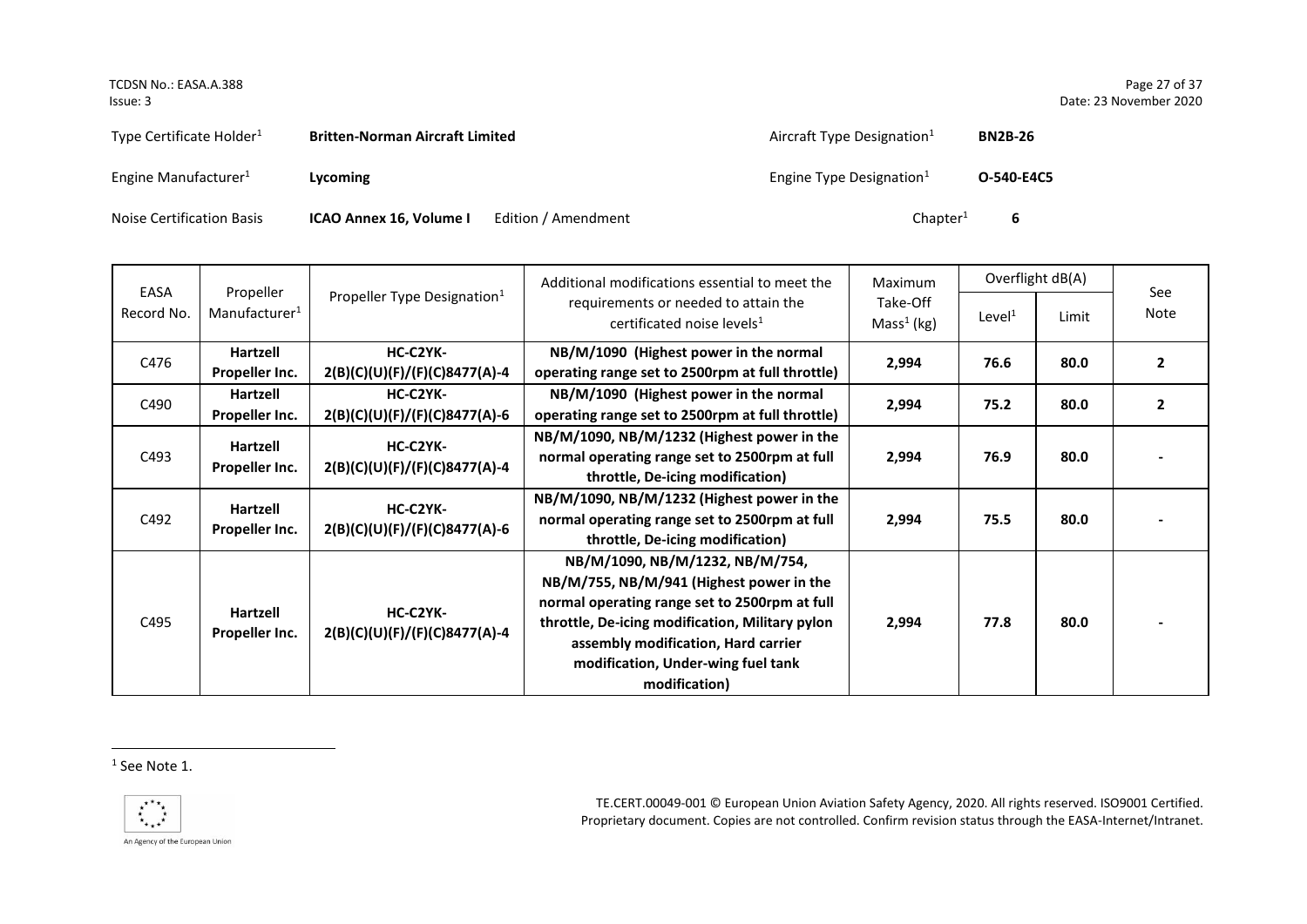TCDSN No.: EASA.A.388 Page 28 of 37

| C494 | Hartzell<br>Propeller Inc. | HC-C2YK-<br>$2(B)(C)(U)(F)/(F)(C)8477(A)-6$ | NB/M/1090, NB/M/1232, NB/M/754,<br>NB/M/755, NB/M/941 (Highest power in the<br>normal operating range set to 2500rpm at full<br>throttle, De-icing modification, Military pylon<br>assembly modification, Hard carrier<br>modification, Under-wing fuel tank<br>modification) | 2,994 | 76.4 | 80.0 |  |
|------|----------------------------|---------------------------------------------|-------------------------------------------------------------------------------------------------------------------------------------------------------------------------------------------------------------------------------------------------------------------------------|-------|------|------|--|
| C496 | Hartzell<br>Propeller Inc. | HC-C2YK-<br>$2(B)(C)(U)(F)/(F)(C)8477(A)-6$ | NB/M/1090, NB/M/1477 (NB/M/1232,<br>NB/M/1385) (Highest power in the normal<br>operating range set to 2500rpm at full throttle,<br>Omnibus modification including de-icing and<br>sliding door modifications)                                                                 | 2,994 | 75.6 | 80.0 |  |
| C504 | Hartzell<br>Propeller Inc. | <b>HC-C3YR-2UF/FC8468-8R</b>                | <b>None</b>                                                                                                                                                                                                                                                                   | 2,994 | 79.7 | 80.0 |  |

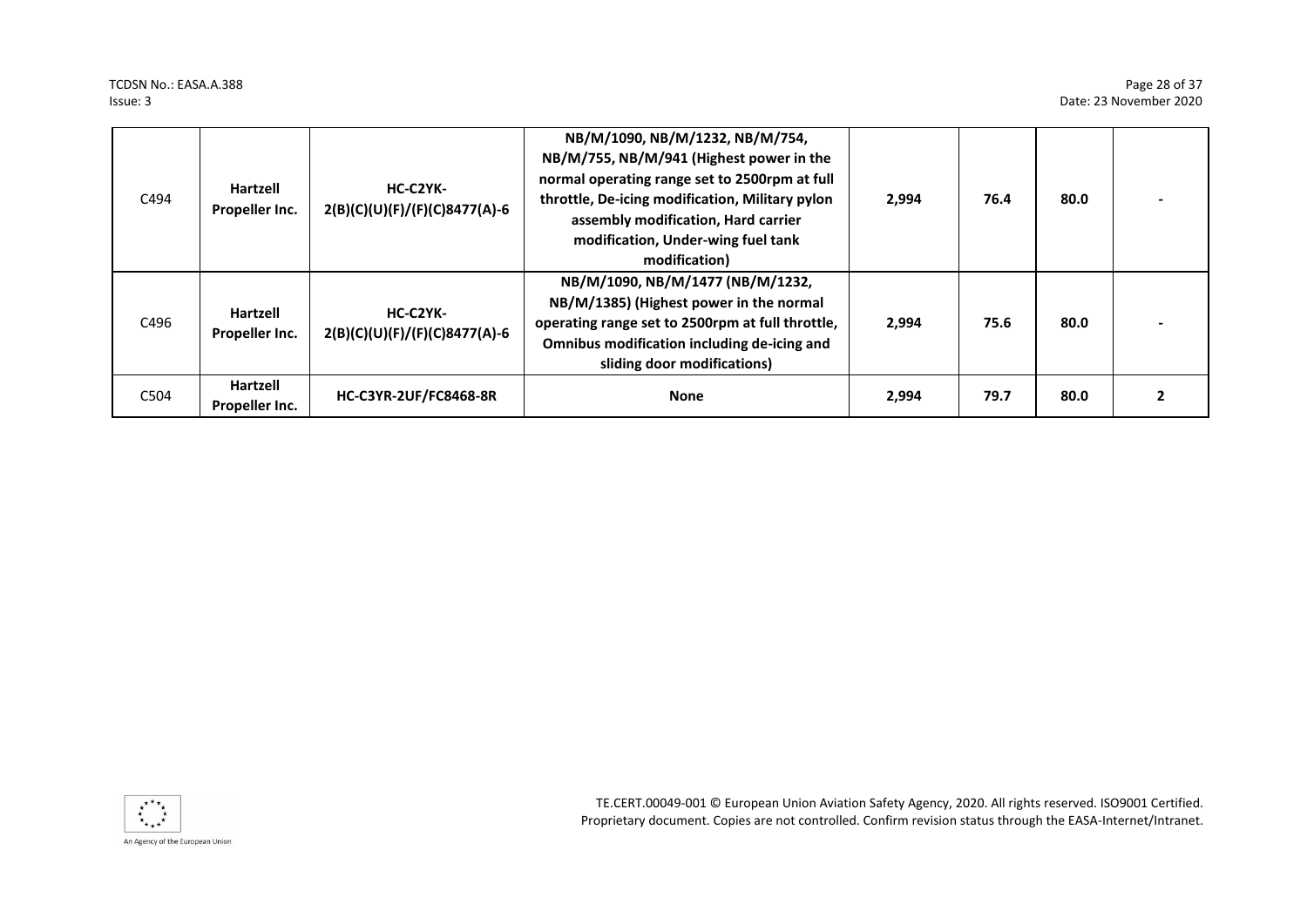| TCDSN No.: EASA.A.388<br>Issue: 3    |                                                |                                        | Page 29 of 37<br>Date: 23 November 2020 |
|--------------------------------------|------------------------------------------------|----------------------------------------|-----------------------------------------|
| Type Certificate Holder <sup>1</sup> | <b>Britten-Norman Aircraft Limited</b>         | Aircraft Type Designation <sup>1</sup> | <b>BN2B-26</b>                          |
| Engine Manufacturer <sup>1</sup>     | Lycoming                                       | Engine Type Designation $1$            | O-540-E4C5                              |
| Noise Certification Basis            | Edition / Amendment<br>ICAO Annex 16, Volume I | Chapter <sup>1</sup>                   |                                         |

| EASA       | Propeller                 |                                         | Additional modifications essential to meet the                                 | Maximum                            | Take-Off dB(A)     |       |             |
|------------|---------------------------|-----------------------------------------|--------------------------------------------------------------------------------|------------------------------------|--------------------|-------|-------------|
| Record No. | Manufacturer <sup>1</sup> | Propeller Type Designation <sup>1</sup> | requirements or needed to attain the<br>certificated noise levels <sup>1</sup> | Take-Off<br>Mass <sup>1</sup> (kg) | Level <sup>1</sup> | Limit | See<br>Note |
| C8999      | Hartzell                  | HC-C2YK-                                | <b>None</b>                                                                    | 2,994                              |                    |       |             |
|            | Propeller Inc.            | 2(B)(C)(U)(F)/(F)(C)8477(A)-4           |                                                                                |                                    |                    |       |             |
|            | Hartzell                  | HC-C2YK-                                |                                                                                | 2,994                              |                    |       |             |
| C10586     | Propeller Inc.            | 2(B)(C)(U)(F)/(F)(C)8477(A)-6           | <b>None</b>                                                                    |                                    |                    |       |             |

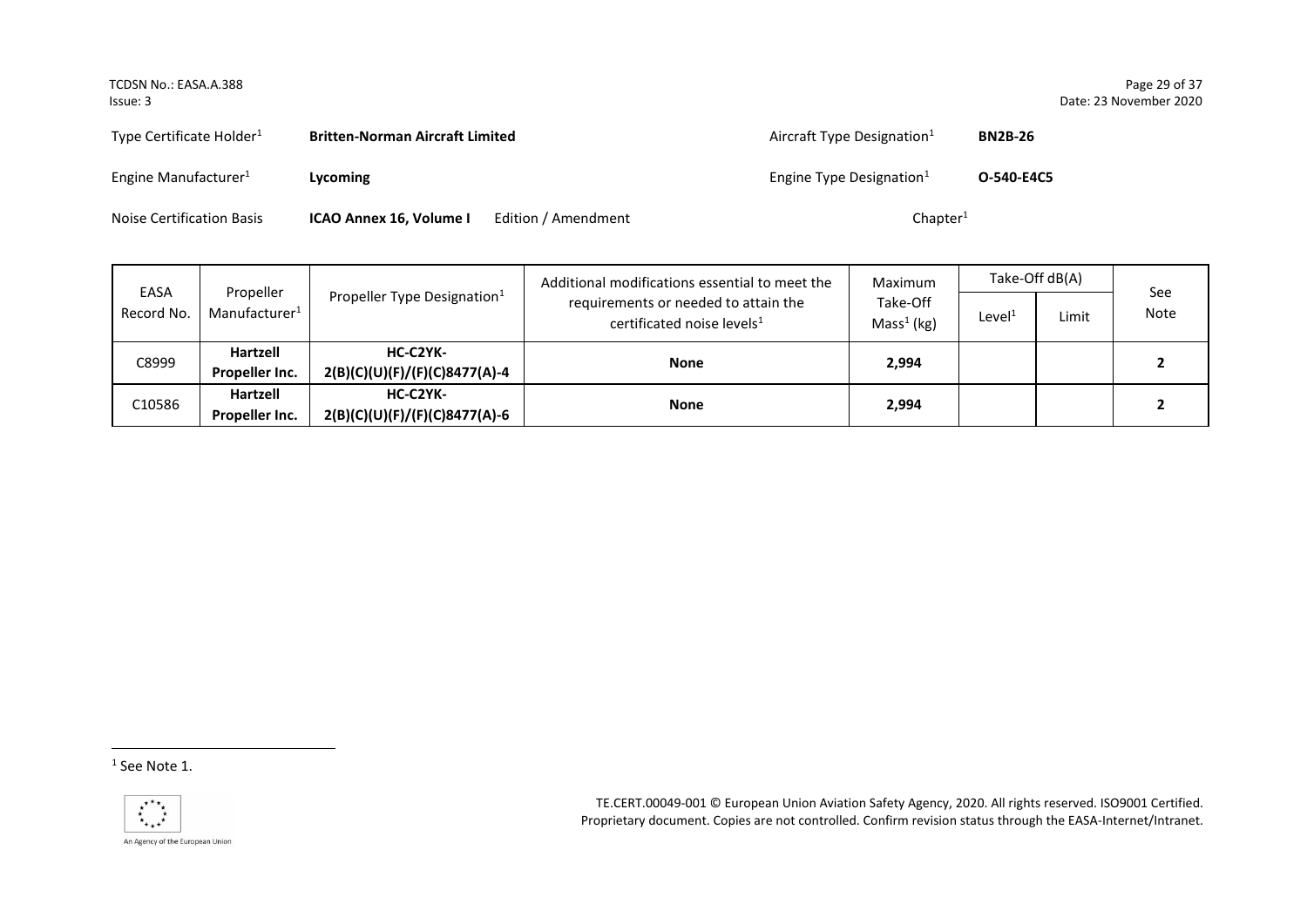| TCDSN No.: EASA.A.388<br>Issue: 3    |                                                |                                        | Page 30 of 37<br>Date: 23 November 2020 |
|--------------------------------------|------------------------------------------------|----------------------------------------|-----------------------------------------|
| Type Certificate Holder <sup>1</sup> | <b>Britten-Norman Aircraft Limited</b>         | Aircraft Type Designation <sup>1</sup> | <b>BN2B-27</b>                          |
| Engine Manufacturer <sup>1</sup>     | Lycoming                                       | Engine Type Designation <sup>1</sup>   | O-540-E4C5                              |
| Noise Certification Basis            | Edition / Amendment<br>ICAO Annex 16, Volume I | Chapter <sup>1</sup>                   | 6                                       |

| EASA       | Propeller                  |                                           | Additional modifications essential to meet the                                             | Maximum                            |                    | Overflight dB(A) |             |
|------------|----------------------------|-------------------------------------------|--------------------------------------------------------------------------------------------|------------------------------------|--------------------|------------------|-------------|
| Record No. | Manufacturer <sup>1</sup>  | Propeller Type Designation <sup>1</sup>   | requirements or needed to attain the certificated<br>noise levels <sup>1</sup>             | Take-Off<br>Mass <sup>1</sup> (kg) | Level <sup>1</sup> | Limit            | See<br>Note |
| C477       | Hartzell<br>Propeller Inc. | HC-C2YK-<br>2(B)(C)(U)(F)/(F)(C)8477(A)-4 | NB/M/1090 (Highest power in the normal<br>operating range set to 2500rpm at full throttle) | 2,994                              | 76.6               | 80.0             |             |
| C491       | Hartzell<br>Propeller Inc. | HC-C2YK-<br>2(B)(C)(U)(F)/(F)(C)8477(A)-6 | NB/M/1090 (Highest power in the normal<br>operating range set to 2500rpm at full throttle) | 2,994                              | 75.2               | 80.0             |             |
| C505       | Hartzell<br>Propeller Inc. | <b>HC-C3YR-2UF/FC8468-8R</b>              | <b>None</b>                                                                                | 2.994                              | 79.7               | 80.0             |             |

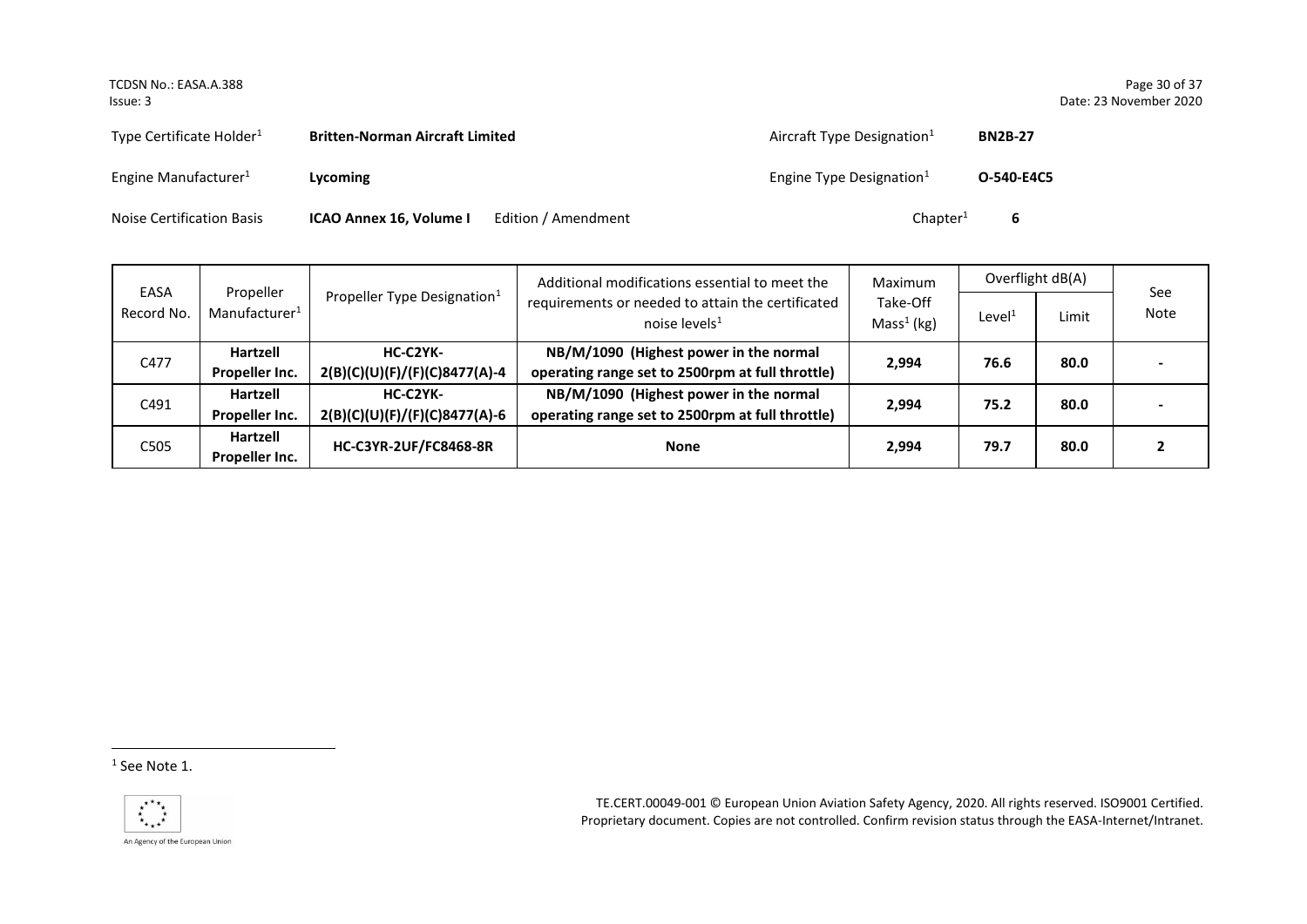| TCDSN No.: EASA.A.388<br>Issue: 3    |                                                |                                        |             | Page 31 of 37<br>Date: 23 November 2020 |
|--------------------------------------|------------------------------------------------|----------------------------------------|-------------|-----------------------------------------|
| Type Certificate Holder <sup>1</sup> | <b>Britten-Norman Aircraft Limited</b>         | Aircraft Type Designation <sup>1</sup> | <b>BN2T</b> |                                         |
| Engine Manufacturer <sup>1</sup>     | <b>Allison</b>                                 | Engine Type Designation $1$            | 250-B17C    |                                         |
| <b>Noise Certification Basis</b>     | Edition / Amendment<br>ICAO Annex 16, Volume I | Chapter <sup>1</sup>                   | 6           |                                         |

| EASA       | Propeller                         | Propeller Type               | Additional modifications essential to meet the                                 | <b>Maximum</b>                     | Overflight dB(A)   |       |             |
|------------|-----------------------------------|------------------------------|--------------------------------------------------------------------------------|------------------------------------|--------------------|-------|-------------|
| Record No. | Manufacturer <sup>1</sup>         | Designation $1$              | requirements or needed to attain the certificated<br>noise levels <sup>1</sup> | Take-Off<br>Mass <sup>1</sup> (kg) | Level <sup>1</sup> | Limit | See<br>Note |
| C515       | Hartzell<br><b>Propeller Inc.</b> | <b>HC-C3YF-5F/FC8475FK-6</b> | <b>None</b>                                                                    | 3,175                              | 69.5               | 80.0  |             |
| C513       | Hartzell<br><b>Propeller Inc.</b> | <b>HC-C3YF-5F/FC8475FK-6</b> | <b>None</b>                                                                    | 2,994                              | 68.2               | 80.0  |             |

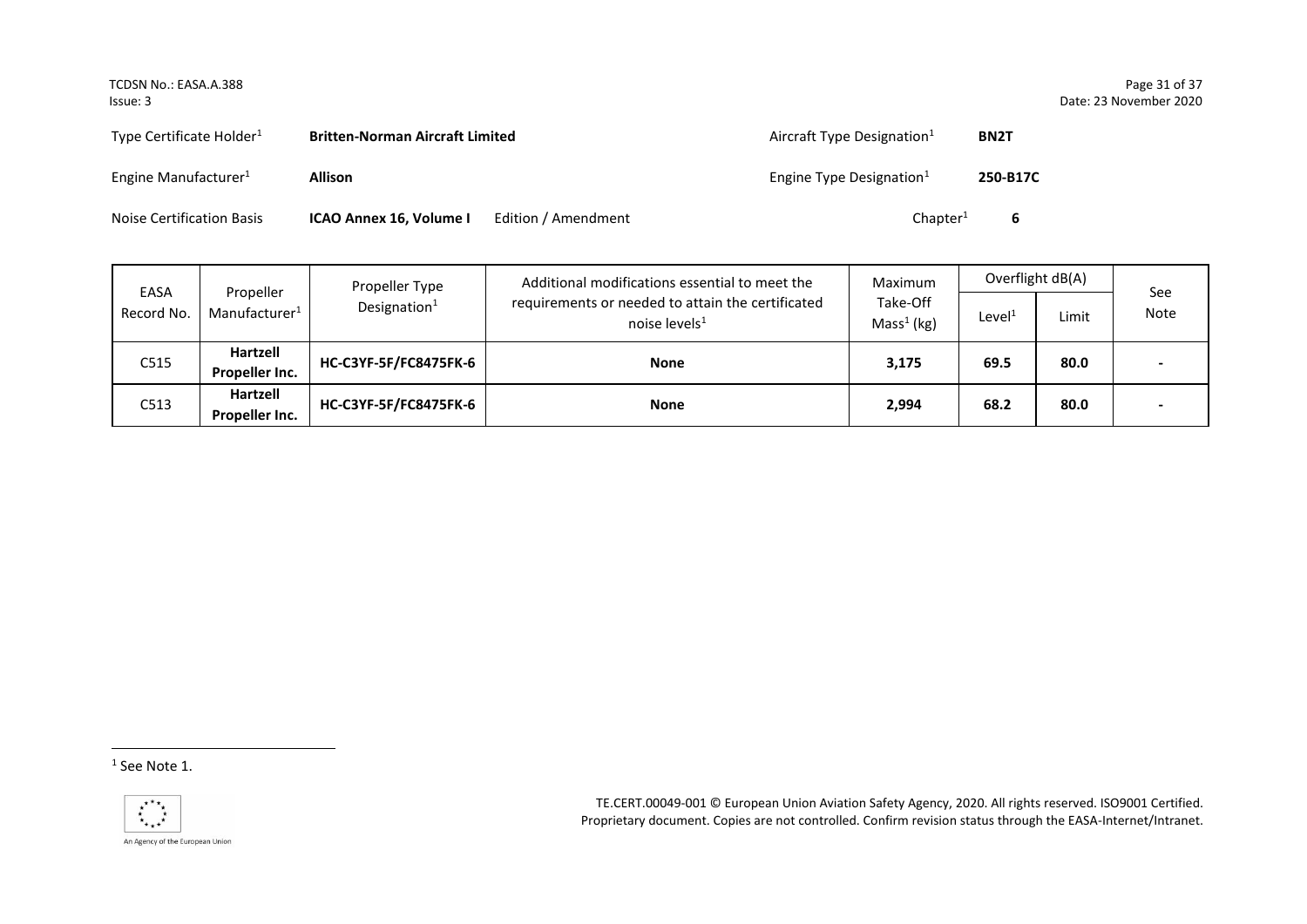| TCDSN No.: EASA.A.388<br>Issue: 3    |                                                |                                        | Page 32 of 37<br>Date: 23 November 2020 |
|--------------------------------------|------------------------------------------------|----------------------------------------|-----------------------------------------|
| Type Certificate Holder <sup>1</sup> | <b>Britten-Norman Aircraft Limited</b>         | Aircraft Type Designation <sup>1</sup> | <b>BN2T-2</b>                           |
| Engine Manufacturer <sup>1</sup>     | <b>Allison</b>                                 | Engine Type Designation <sup>1</sup>   | 250-B17C                                |
| Noise Certification Basis            | Edition / Amendment<br>ICAO Annex 16, Volume I | Chapter <sup>1</sup>                   | 10 (10.4a)                              |

| EASA       | Propeller                         | Propeller Type              | Additional modifications essential to meet the                                 | Maximum                            | Take-Off dB(A)     |       |             |
|------------|-----------------------------------|-----------------------------|--------------------------------------------------------------------------------|------------------------------------|--------------------|-------|-------------|
| Record No. | Manufacturer <sup>1</sup>         | Designation $1$             | requirements or needed to attain the certificated<br>noise levels <sup>1</sup> | Take-Off<br>Mass <sup>1</sup> (kg) | Level <sup>1</sup> | Limit | See<br>Note |
| C12109     | Hartzell<br><b>Propeller Inc.</b> | <b>HC-C3YF-5F/FC8475F-6</b> | <b>None</b>                                                                    | 3,855                              | 82.0               | 88.0  |             |

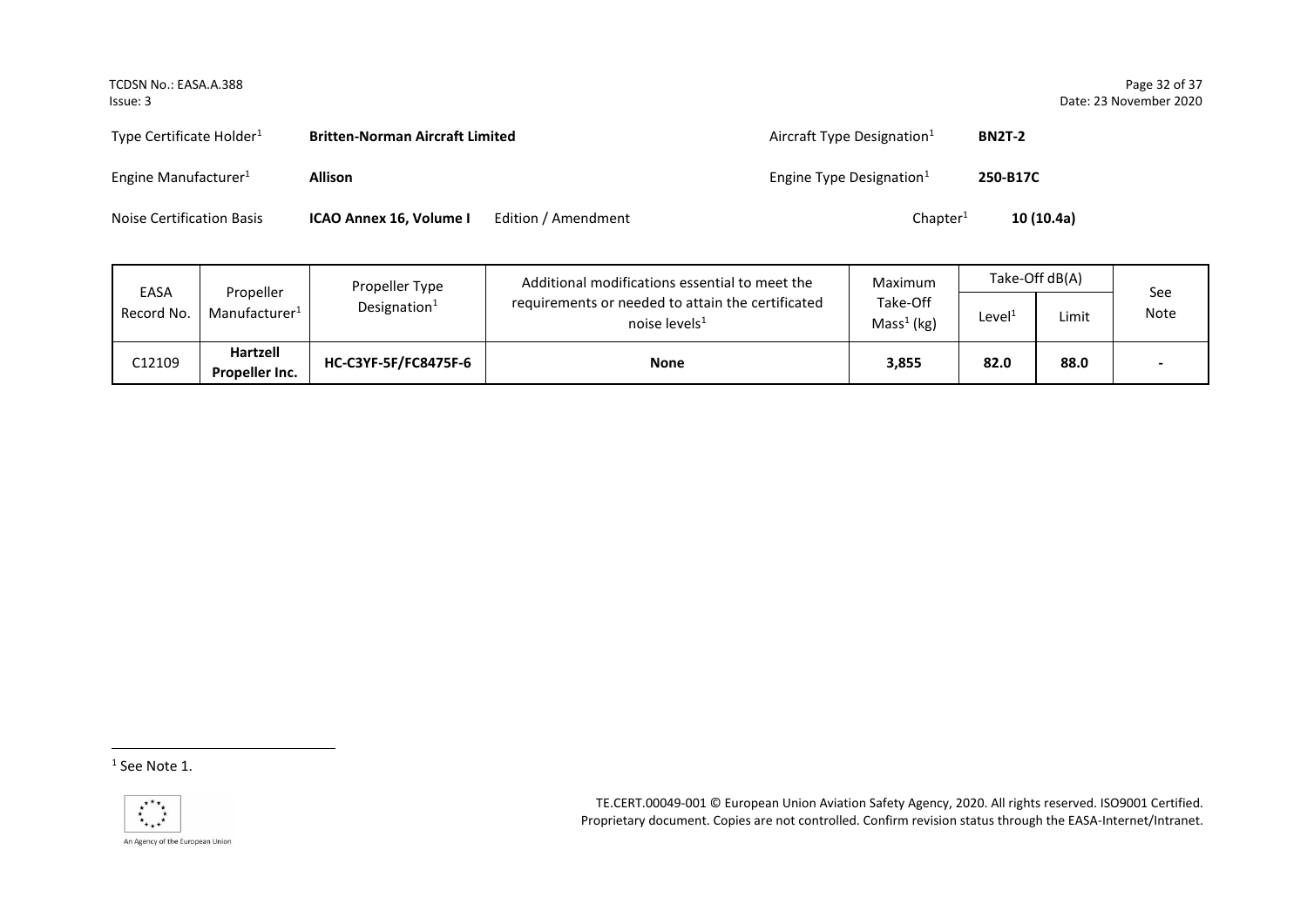| TCDSN No.: EASA.A.388<br>Issue: 3    |                                                |                                        | Page 33 of 37<br>Date: 23 November 2020 |
|--------------------------------------|------------------------------------------------|----------------------------------------|-----------------------------------------|
| Type Certificate Holder <sup>1</sup> | <b>Britten-Norman Aircraft Limited</b>         | Aircraft Type Designation <sup>1</sup> | <b>BN2T-2R</b>                          |
| Engine Manufacturer <sup>1</sup>     | Allison                                        | Engine Type Designation <sup>1</sup>   | 250-B17C                                |
| Noise Certification Basis            | Edition / Amendment<br>ICAO Annex 16, Volume I | Chapter <sup>1</sup>                   | 10(10.4a)                               |

|            |                                                                                                                                                     | Propeller Type                     | Additional modifications essential to meet the | Maximum | Take-Off dB(A) |      | See<br>Note |
|------------|-----------------------------------------------------------------------------------------------------------------------------------------------------|------------------------------------|------------------------------------------------|---------|----------------|------|-------------|
| Record No. | EASA<br>Propeller<br>requirements or needed to attain the certificated<br>Designation $1$<br>Manufacturer <sup>1</sup><br>noise levels <sup>1</sup> | Take-Off<br>Mass <sup>1</sup> (kg) | Level <sup>1</sup>                             | Limit   |                |      |             |
| C12110     | Hartzell<br><b>Propeller Inc.</b>                                                                                                                   | <b>HC-C3YF-5F/FC8475F-6</b>        | <b>None</b>                                    | 3,855   | 82.2           | 88.0 |             |

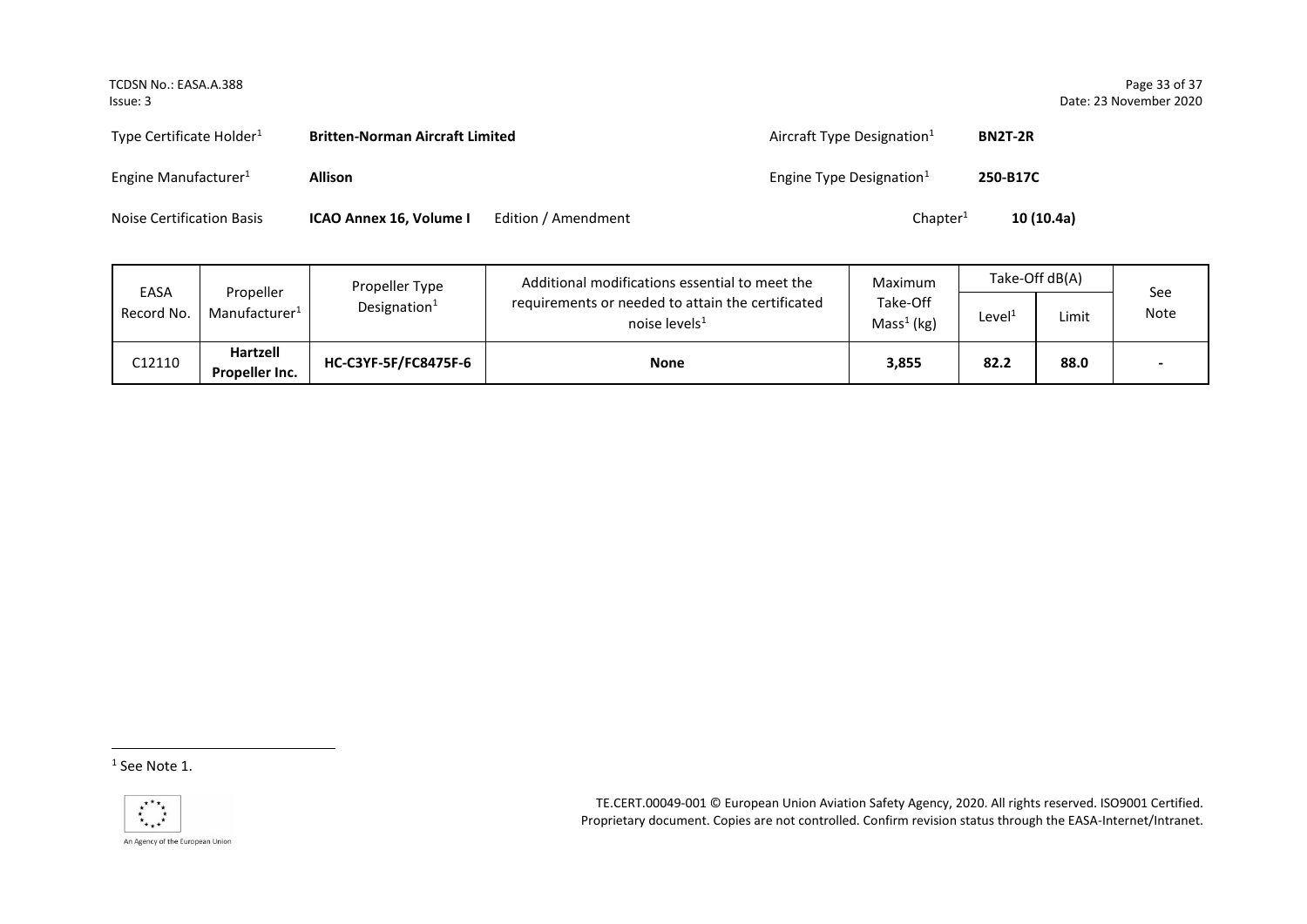| TCDSN No.: EASA.A.388<br>Issue: 3    |                                                |                                        | Page 34 of 37<br>Date: 23 November 2020 |
|--------------------------------------|------------------------------------------------|----------------------------------------|-----------------------------------------|
| Type Certificate Holder <sup>1</sup> | <b>Britten-Norman Aircraft Limited</b>         | Aircraft Type Designation <sup>1</sup> | <b>BN2T-4R</b>                          |
| Engine Manufacturer <sup>1</sup>     | Allison                                        | Engine Type Designation <sup>1</sup>   | 250-B17F/1                              |
| Noise Certification Basis            | Edition / Amendment<br>ICAO Annex 16, Volume I | Chapter <sup>1</sup>                   | 10 (10.4a)                              |

|            |                                                                                                                                                            | Propeller Type                     | Additional modifications essential to meet the |       | Take-Off dB(A) |      |  |
|------------|------------------------------------------------------------------------------------------------------------------------------------------------------------|------------------------------------|------------------------------------------------|-------|----------------|------|--|
| Record No. | <b>EASA</b><br>Propeller<br>requirements or needed to attain the certificated<br>Designation $1$<br>Manufacturer <sup>1</sup><br>noise levels <sup>1</sup> | Take-Off<br>Mass <sup>1</sup> (kg) | Level <sup>1</sup>                             | Limit | See<br>Note    |      |  |
| C50        | Hartzell<br><b>Propeller Inc.</b>                                                                                                                          | <b>HC-C3YF-5F/FC7818K</b>          | <b>None</b>                                    | 3,855 | 79.8           | 88.0 |  |

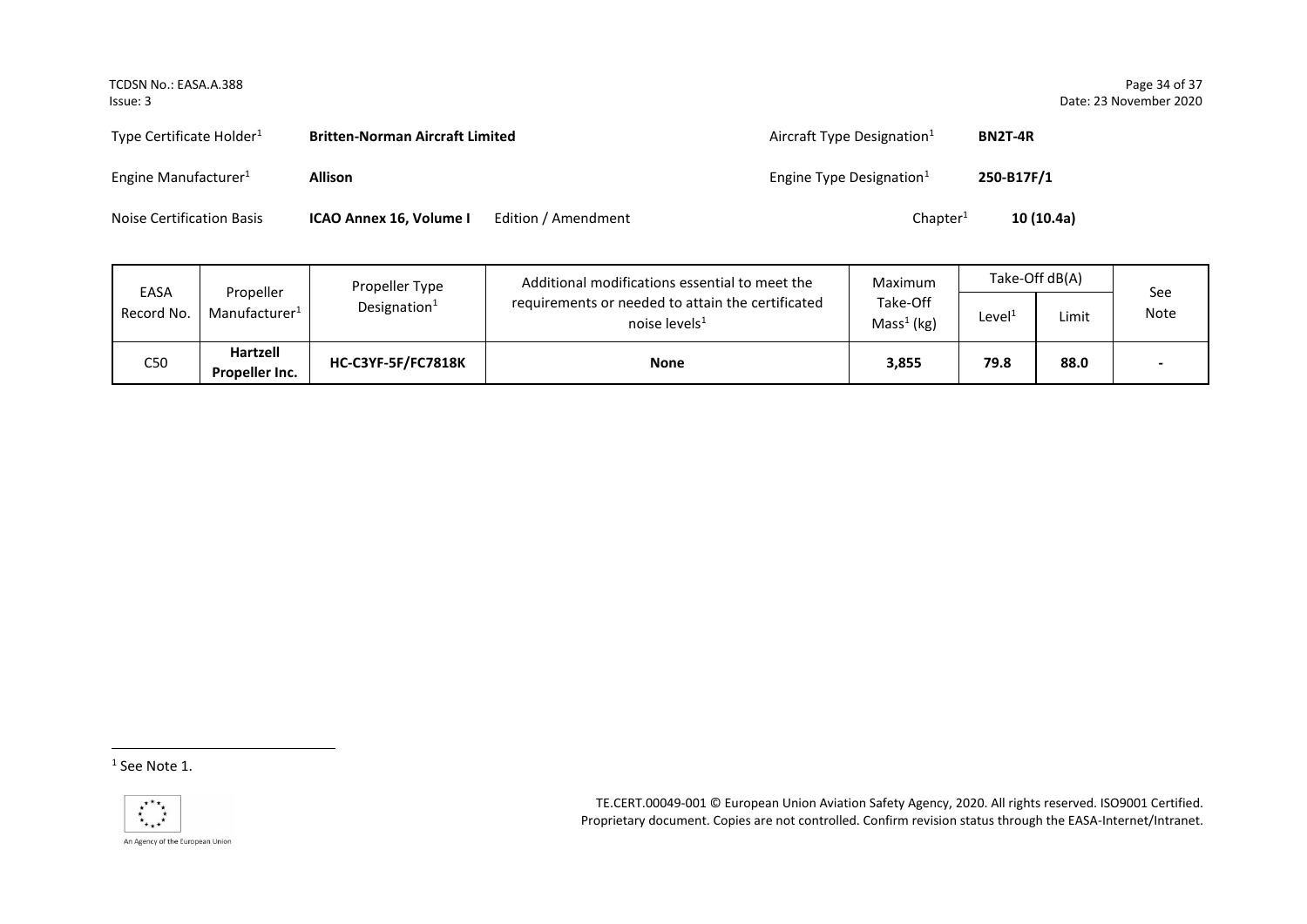| TCDSN No.: EASA.A.388<br>Issue: 3    |                                                |                                        | Page 35 of 37<br>Date: 23 November 2020 |
|--------------------------------------|------------------------------------------------|----------------------------------------|-----------------------------------------|
| Type Certificate Holder <sup>1</sup> | <b>Britten-Norman Aircraft Limited</b>         | Aircraft Type Designation <sup>1</sup> | <b>BN2T-4S</b>                          |
| Engine Manufacturer <sup>1</sup>     | Allison                                        | Engine Type Designation <sup>1</sup>   | 250-B17F/1                              |
| Noise Certification Basis            | Edition / Amendment<br>ICAO Annex 16, Volume I | Chapter <sup>1</sup>                   | 10 (10.4a)                              |

|                                                                                                                                                                   |                                    | Propeller Type            | Additional modifications essential to meet the | Maximum     | Take-Off dB(A) |      |                          |
|-------------------------------------------------------------------------------------------------------------------------------------------------------------------|------------------------------------|---------------------------|------------------------------------------------|-------------|----------------|------|--------------------------|
| EASA<br>Propeller<br>requirements or needed to attain the certificated<br>Designation $1$<br>Manufacturer <sup>1</sup><br>Record No.<br>noise levels <sup>1</sup> | Take-Off<br>Mass <sup>1</sup> (kg) | Level <sup>1</sup>        | Limit                                          | See<br>Note |                |      |                          |
| C <sub>51</sub>                                                                                                                                                   | Hartzell<br><b>Propeller Inc.</b>  | <b>HC-C3YF-5F/FC7818K</b> | <b>None</b>                                    | 3,855       | 80.0           | 88.0 | $\overline{\phantom{0}}$ |

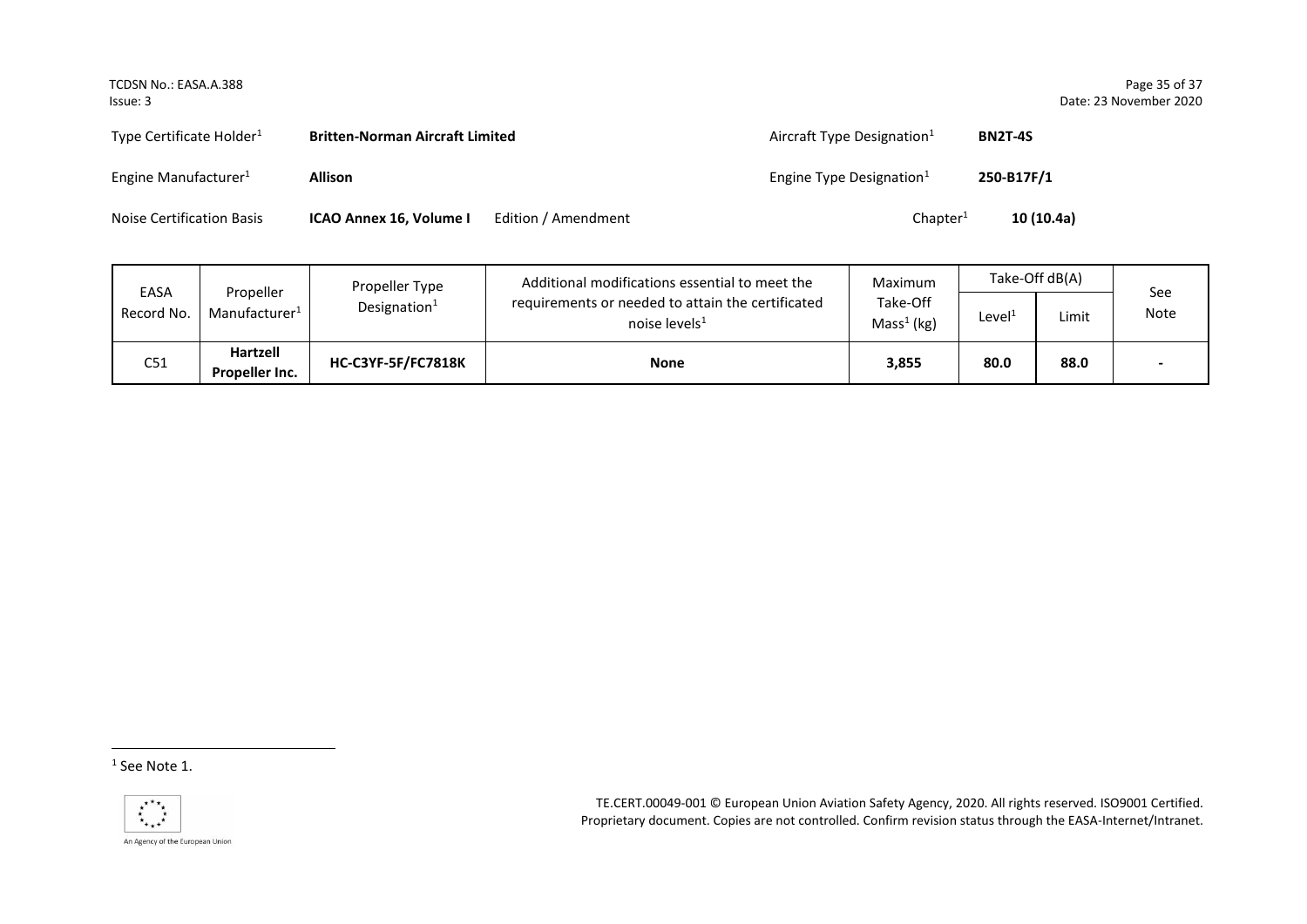### **CS-36 Amendment level**

| ICAO, Annex 16, Volume I Amendment level_ |  |  | 10 | 1 – H |  |
|-------------------------------------------|--|--|----|-------|--|
| Corresponding CS-36 Amendment level       |  |  |    |       |  |

### **TCDSN EASA.A.388 Notes**

- 1. In cases where it is appropriate to issue a noise certificate, items so marked shall be included on EASA Form 45.
- 2. This aircraft type conforms with the provisions of Article 6.1 of Regulation 2018/1139 without the need to comply with the Standards of ICAO Annex 16, Volume I, by virtue of the date of type certification. However individual examples of this type which were first issued with a certificate of airworthiness on or after 1 January 1980 are required to demonstrate compliance with the Standards of ICAO Annex 16, Volume I, Chapter 6.